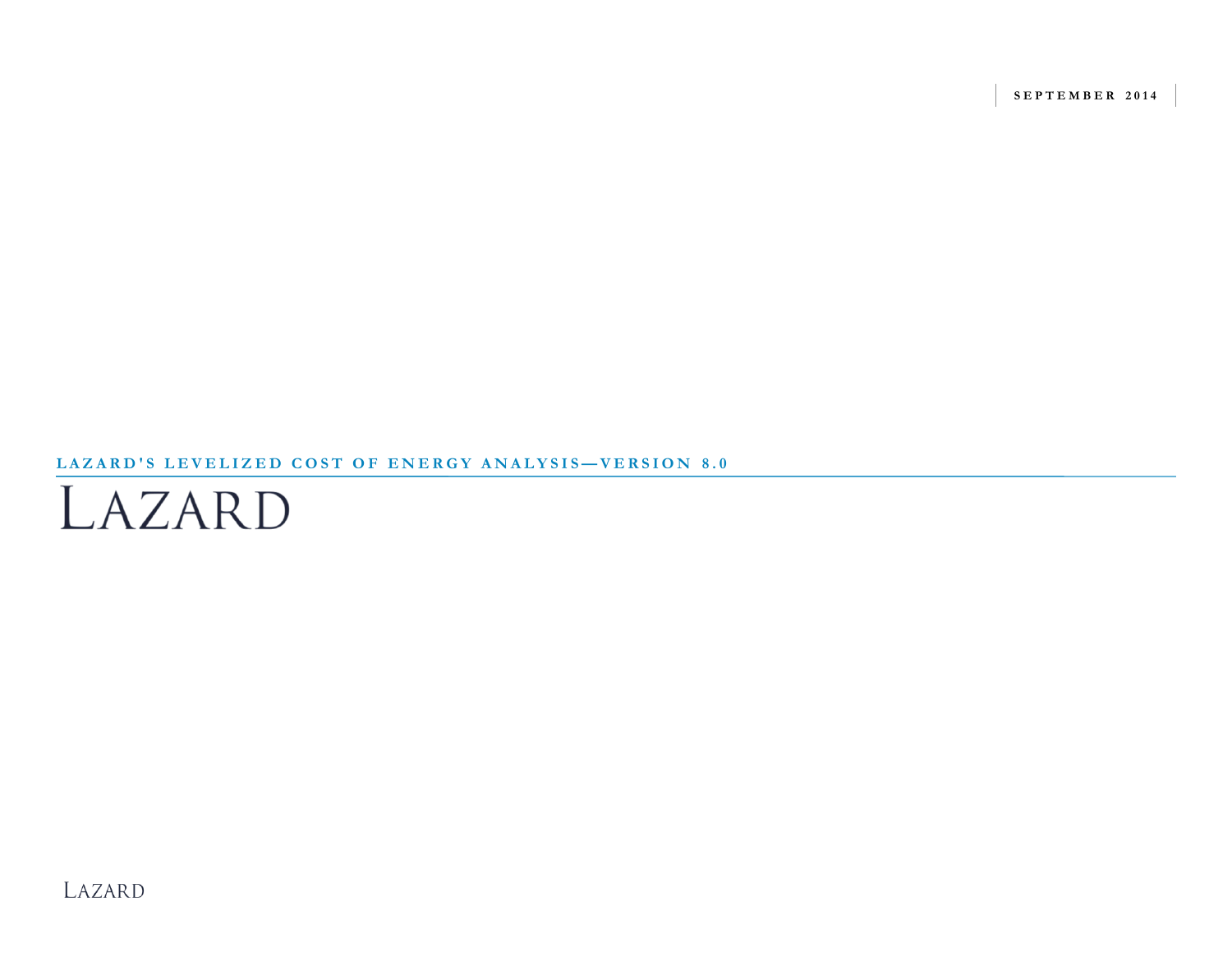#### **Introduction**

#### **Lazard's Levelized Cost of Energy Analysis ("LCOE") addresses the following topics:**

- **Comparative "levelized cost of energy" for various technologies on a \$/MWh basis, including sensitivities, as relevant, for U.S. federal tax subsidies, fuel costs, geography and cost of capital, among other factors**
- **Comparison of the implied cost of carbon abatement given resource planning decisions for various generation technologies**
- **Illustration of how the cost of utility-scale and rooftop solar-produced energy compares against generation rates in large metropolitan areas of the United States**
- **Illustration of utility-scale and rooftop solar versus peaking generation technologies globally**
- **Illustration of how the costs of utility-scale and rooftop solar and wind vary across the United States, based on average available resources**
- Forecast of rooftop solar levelized cost of energy through 2017
- **Comparison of assumed capital costs on a \$/kW basis for various generation technologies**
- **Decomposition of the levelized cost of energy for various generation technologies by capital cost, fixed operations and maintenance expense, variable operations and maintenance expense, and fuel cost, as relevant**
- **Considerations regarding the usage characteristics and applicability of various generation technologies, taking into account factors such as location requirements/constraints, dispatch capability, land and water requirements and other contingencies**
- **Summary assumptions for the various generation technologies examined**
- **Summary of Lazard's approach to comparing the levelized cost of energy for various conventional and Alternative Energy generation technologies**

**Other factors would also have a potentially significant effect on the results contained herein, but have not been examined in the scope of this current analysis. These additional factors, among others, could include: capacity value vs. energy value; stranded costs related to distributed generation or otherwise; network upgrade, transmission or congestion costs; integration costs; and costs of complying with various environmental regulations (e.g., carbon emissions offsets, emissions control systems). The analysis also does not address potential social and environmental externalities, including, for example, the social costs and rate consequences for those who cannot afford distribution generation solutions, as well as the long-term residual and societal consequences of various conventional generation technologies that are difficult to measure (e.g., nuclear waste disposal, environmental impacts, etc.)**

**While prior versions of this study have presented the LCOE inclusive of the U.S. Federal Investment Tax Credit and Production Tax Credit, Versions 6.0 – 8.0 present the LCOE on an unsubsidized basis, except as noted on the page titled "Levelized Cost of Energy—Sensitivity to U.S. Federal Tax Subsidies"**

Copyright 2014 Lazard. 1 LAZARD Note: This study has been prepared by Lazard for general informational purposes only, and it is not intended to be, and should not be construed as, financial or other advice.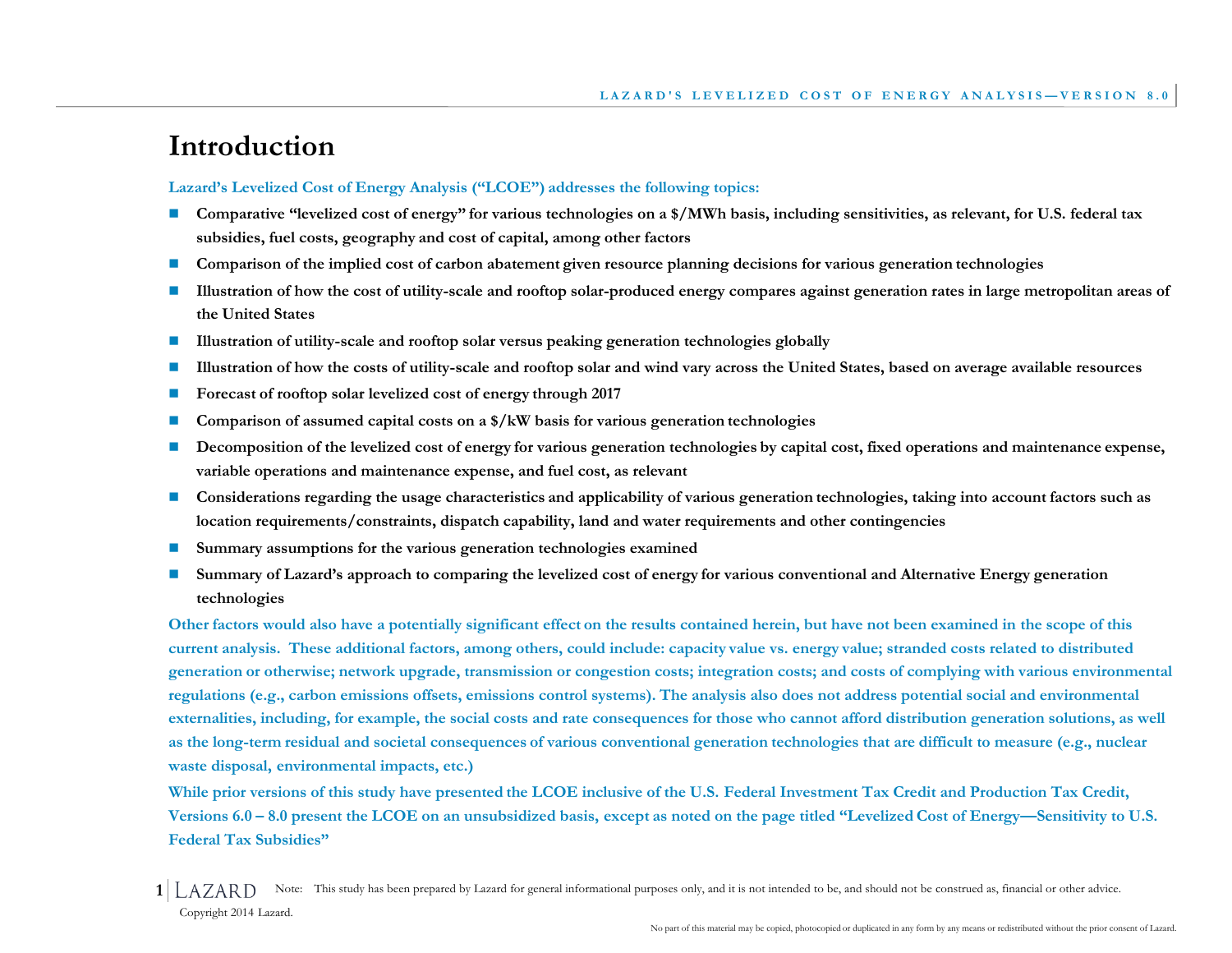## **Unsubsidized Levelized Cost of Energy Comparison**

**Certain Alternative Energy generation technologies are cost-competitive with conventional generation technologies under some scenarios; such observation does not take into account potential social and environmental externalities (e.g., social costs of distributed generation, environmental consequences of certain conventional generation technologies, etc.) or reliability-related considerations (e.g., transmission and back-up generation costs associated with certain Alternative Energy generation technologies)**

|                              | Solar PV-Rooftop Residential ‡                                      |     |                     |                            |                      | \$180                   |       | \$265 |       |
|------------------------------|---------------------------------------------------------------------|-----|---------------------|----------------------------|----------------------|-------------------------|-------|-------|-------|
|                              | Solar PV—Rooftop C&I ‡                                              |     |                     |                            | \$126                | \$177                   |       |       |       |
|                              | Solar PV-Crystalline Utility Scale (b)                              |     | $$60^{(c)}$<br>\$72 | \$86                       |                      |                         |       |       |       |
|                              | Solar PV-Thin Film Utility Scale (b)                                |     | $$60^{(c)}$<br>\$72 | \$86                       |                      |                         |       |       |       |
|                              | Solar Thermal with Storage (d)                                      |     |                     | \$118                      | \$130                |                         |       |       |       |
| <b>ALTERNATIVE</b>           | Fuel Cell ‡                                                         |     |                     | \$115                      |                      | \$176                   |       |       |       |
| <b>ENERGY</b> <sup>(a)</sup> | Microturbine ‡                                                      |     |                     | \$102                      | \$135                |                         |       |       |       |
|                              | Geothermal                                                          |     |                     | \$89                       | \$142                |                         |       |       |       |
|                              | <b>Biomass Direct</b>                                               |     |                     | \$87                       | \$116                |                         |       |       |       |
|                              | Wind                                                                |     | \$37                | \$81                       | \$162 <sup>(c)</sup> |                         |       |       |       |
|                              | Energy Efficiency <sup>(f)</sup> <b>\$0</b>                         |     | \$50                |                            |                      |                         |       |       |       |
|                              | Battery Storage®‡                                                   |     |                     |                            | $$168^{(h)}$         |                         | \$265 |       | \$324 |
|                              | Diesel Generator <sup>(i)</sup> $\ddagger$                          |     |                     |                            |                      |                         |       | \$297 | \$332 |
|                              | Gas Peaking                                                         |     |                     |                            | \$179                |                         | \$230 |       |       |
|                              | IGCC $\overset{\text{\normalsize(1)}}{0}$                           |     |                     | \$102                      | $$168^{(k)}$         | \$171                   |       |       |       |
| <b>CONVENTIONAL</b>          | Nuclear <sup>(1)</sup>                                              |     |                     | $$92$ \$124 <sup>(m)</sup> | \$132                |                         |       |       |       |
|                              | Coal $(n)$                                                          |     | \$66                |                            | \$151                |                         |       |       |       |
|                              | Gas Combined Cycle                                                  |     | \$61                | \$87                       | $$127^{(0)}$         |                         |       |       |       |
|                              |                                                                     | \$0 | \$50                | \$100                      | \$150                | \$200                   | \$250 | \$300 | \$350 |
|                              | $\mathcal{C}$ and $\mathcal{T}$ and $\mathcal{T}$ and $\mathcal{T}$ |     |                     |                            |                      | Levelized Cost (\$/MWh) |       |       |       |

*Source: Lazard estimates.*

Note: Here and throughout this presentation, unless otherwise indicated, analysis assumes 60% debt at 8% interest rate and 40% equity at 12% cost for conventional and Alternative Energy generation technologies. Assumes Pow coal price of \$1.99 per MMBtu and natural gas price of \$4.50 per MMBtu. Analysis does not reflect potential impact of recent draft rule to regulate carbon emissions under Section 111(d).

- ‡ Denotes distributed generation technology.
- (a) Analysis excludes integration costs for intermittent technologies. A variety of studies suggest integration costs ranging from \$2.00 to \$10.00 per MWh.
- (b) Low end represents single-axis tracking. High end represents fixed-tilt installation. Assumes 10 MW system in high insolation jurisdiction (e.g., Southwest U.S.). Not directly comparable for baseload. Does not account coefficients, balance-of-system costs or other potential factors which may differ across solar technologies.
- (c) Diamonds represents estimated implied levelized cost of energy in 2017, assuming \$1.25 per watt for a single-axis tracking system.
- (d) Low end represents concentrating solar tower with 18-hour storage capability. High end represents concentrating solar tower with 10-hour storage capability.
- (e) Represents estimated implied midpoint of levelized cost of energy for offshore wind, assuming a capital cost range of \$3.10 \$5.50 per watt.
- (f) Estimates per National Action Plan for Energy Efficiency; actual cost for various initiatives varies widely. Estimates involving demand response may fail to account for opportunity cost of foregone consumption.
- (g) Indicative range based on current stationary storage technologies; assumes capital costs of \$500 \$750/KWh for 6 hours of storage capacity, \$60/MWh cost to charge, one full cycle per day (full charge and discharge), e 85% and fixed O&M costs of \$22.00 to \$27.50 per KWh installed per year.
- (h) Diamond represents estimated implied levelized cost for "next generation" storage in 2017; assumes capital costs of \$300/KWh for 6 hours of storage capacity, \$60/MWh cost to charge, one full cycle per day (full charge efficiency of 75% and fixed O&M costs of \$5.00 per KWh installed per year.
- (i) Low end represents continuous operation. High end represents intermittent operation. Assumes diesel price of \$4.00 per gallon.
- (j) High end incorporates 90% carbon capture and compression. Does not include cost of transportation and storage.
- (k) Represents estimate of current U.S. new IGCC construction with carbon capture and compression. Does not include cost of transportation and storage.
- (l) Does not reflect decommissioning costs or potential economic impact of federal loan guarantees or other subsidies.
- (m) Represents estimate of current U.S. new nuclear construction.
- (n) Based on advanced supercritical pulverized coal. High end incorporates 90% carbon capture and compression. Does not include cost of transportation and storage.
- (o) Incorporates 90% carbon capture and compression. Does not include cost of transportation and storage.

**2** LAZARD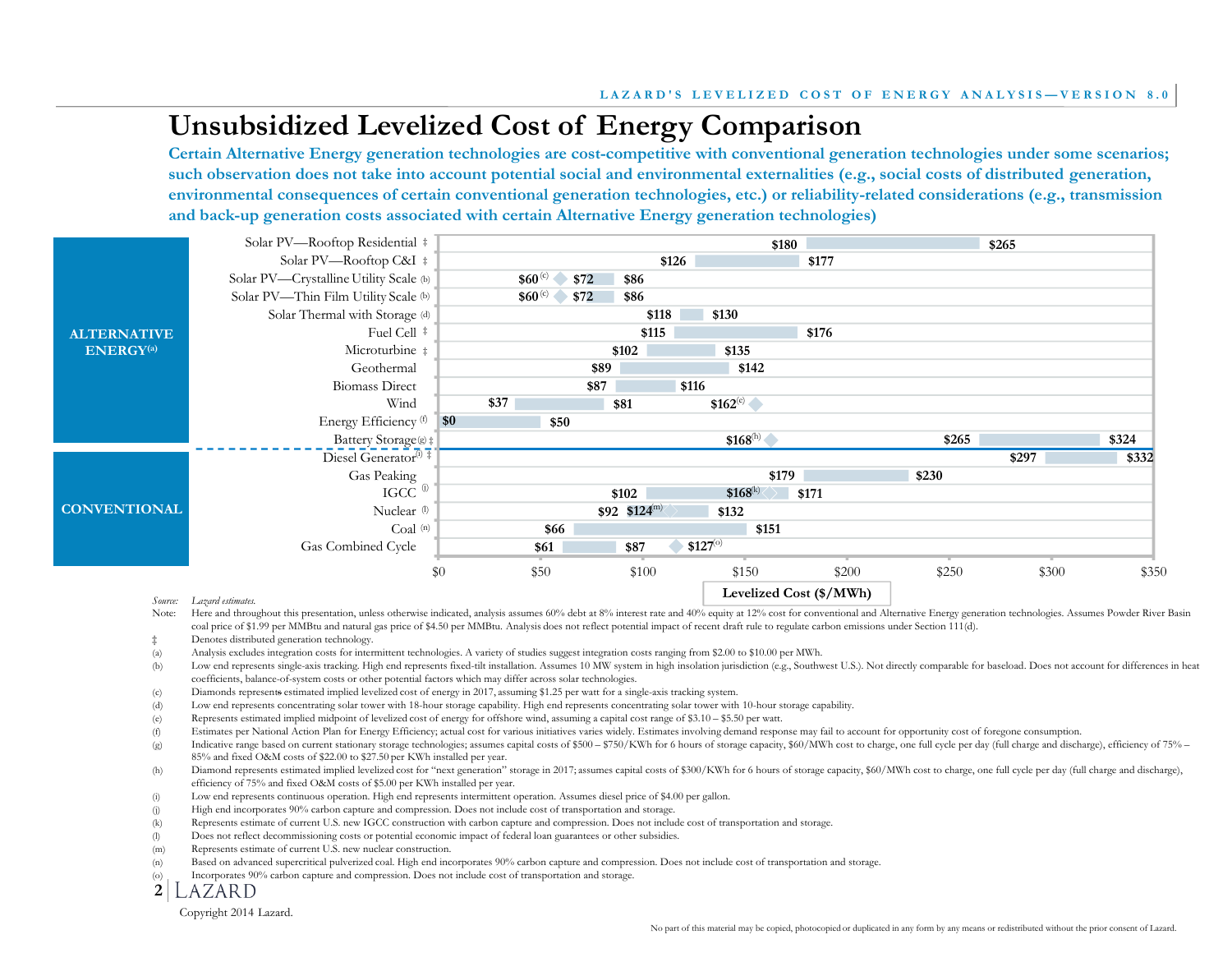# **Levelized Cost of Energy—Sensitivity to U.S. Federal Tax Subsidies**

**U.S. federal tax subsidies remain an important component of the economics of Alternative Energy generation technologies (and government incentives are, generally, currently important in all regions); while some Alternative Energy generation technologies have achieved notional "grid parity" under certain conditions (e.g., best-in-class wind/solar resource), such observation does not take into account potential social and environmental externalities (e.g., social costs of distributed generation, environmental consequences of certain conventional generation technologies, etc.) or reliability-related considerations (e.g., transmission and back-up generation costs associated with certain Alternative Energy generation technologies)**



*Source: Lazard estimates.*

(a) Low end represents single-axis tracking. High end represents fixed-tilt installation. Assumes 10 MW fixed-tilt installation in high insolation jurisdiction (e.g., Southwest U.S.).

(b) Diamonds represent estimated implied levelized cost of energy in 2017, assuming \$1.25 per watt for a single-axis tracking system.

(c) Low end represents concentrating solar tower with 18-hour storage. High end represents concentrating solar tower with 10-hour storage capability.

(d) Reflects 10% Investment Tax Credit. Capital structure adjusted for lower Investment Tax Credit; assumes 50% debt at 8.0% interest rate, 20% tax equity at 12.0% cost and 30% common equity at 12.0% cost.

(e) Except where noted, reflects 30% Investment Tax Credit. Assumes 30% debt at 8.0% interest rate, 50% tax equity at 12.0% cost and 20% common equity at 12.0% cost.

**3** LAZARD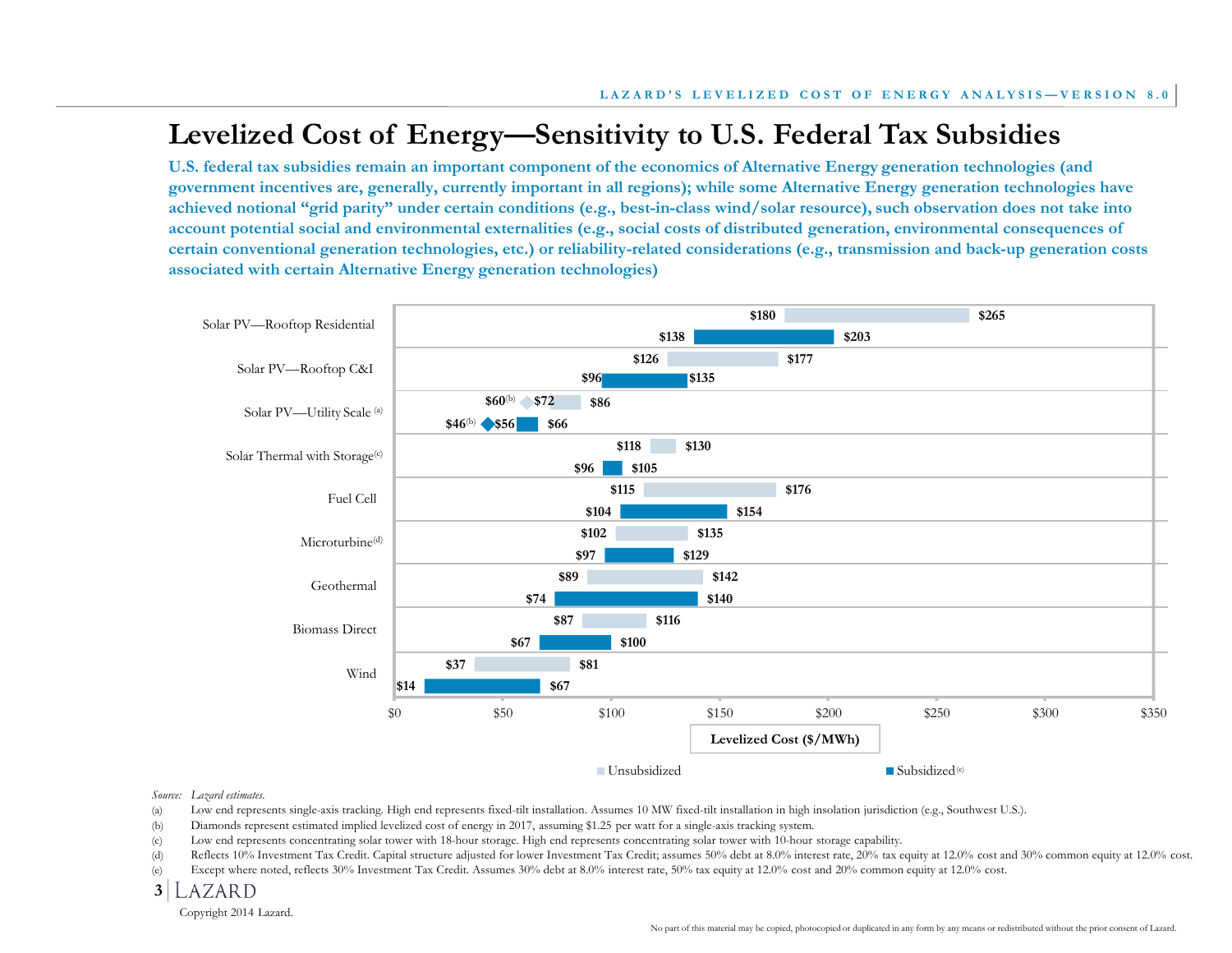### **Levelized Cost of Energy Comparison—Sensitivity to Fuel Prices**

**Variations in fuel prices can materially affect the levelized cost of energy for conventional generation technologies, but direct comparisons against "competing" Alternative Energy generation technologies must take into account issues such as dispatch characteristics (e.g., baseload and/or dispatchable intermediate load vs. peaking or intermittent technologies)**



*Source: Lazard estimates.*

Note: Darkened areas in horizontal bars represent low end and high end levelized cost of energy corresponding with  $\pm 25\%$  fuel price fluctuations.

LAZARD **4**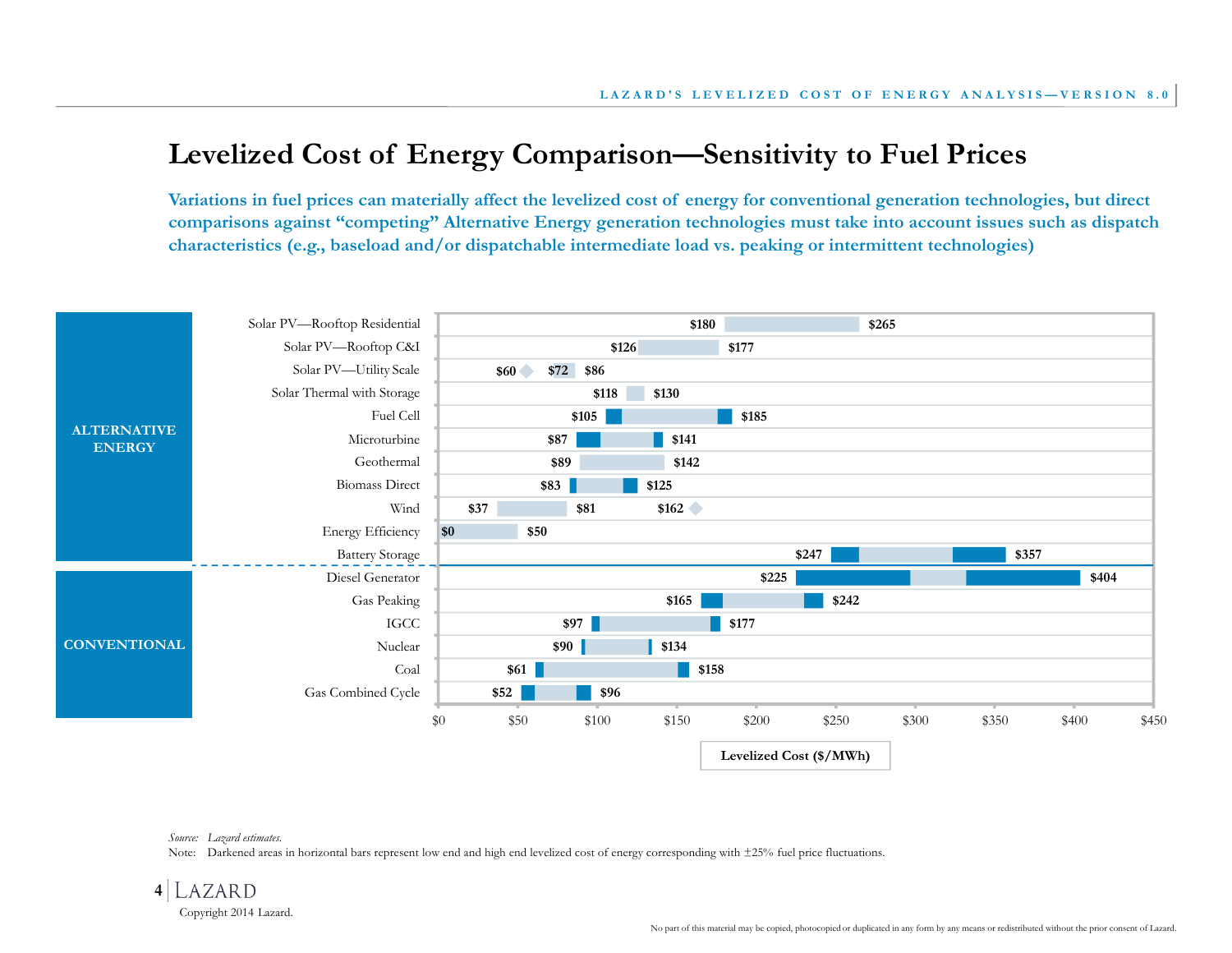### **Cost of Carbon Abatement Comparison**

**As policymakers consider the best and most cost-effective ways to limit carbon emissions (including in the U.S., in respect of Section 111(d) regulations), they should consider the implicit costs of carbon abatement of various Alternative Energy generation technologies; an analysis of such implicit costs suggests that policies designed to promote wind and utility-scale solar development could be a particularly cost effective way of limiting carbon emissions; rooftop solar and solar thermal remain expensive, by comparison**

**Such observation does not take into account potential social and environmental externalities or reliability-related considerations**

|                                                  |                                    | <b>CONVENTIONAL GENERATION</b><br><b>ALTERNATIVE ENERGY RESOURCES</b> |                              |         |          |                     |                                          |                                              |  |  |
|--------------------------------------------------|------------------------------------|-----------------------------------------------------------------------|------------------------------|---------|----------|---------------------|------------------------------------------|----------------------------------------------|--|--|
|                                                  | Units                              | Coal <sup>(b)</sup>                                                   | <b>Gas Combined</b><br>Cycle | Nuclear | Wind     | Solar PV<br>Rooftop | Solar PV<br>Utility Scale <sup>(c)</sup> | Solar Thermal <sup>(d)</sup><br>with Storage |  |  |
| Capital Investment/KW of Capacity <sup>(a)</sup> | $\frac{\gamma}{2}$                 | \$3,000                                                               | \$1,006                      | \$5,385 | \$1,400  | \$3,500             | \$1,750                                  | \$9,800                                      |  |  |
| <b>Total Capital Investment</b>                  | \$mm                               | \$1,800                                                               | \$805                        | \$3,339 | \$1,498  | \$8,505             | \$3,255                                  | \$6,860                                      |  |  |
| Memo: Total ITC/PTC Tax Subsidization            | \$mm                               |                                                                       |                              |         | \$449    | \$2,552             | \$977                                    | \$2,058                                      |  |  |
| <b>Facility Output</b>                           | <b>MW</b>                          | 600                                                                   | 800                          | 620     | 1,070    | 2,430               | 1,860                                    | 700                                          |  |  |
| Capacity Factor                                  | $\frac{0}{0}$                      | 93%                                                                   | 70%                          | 90%     | 52%      | 23%                 | 30%                                      | 80%                                          |  |  |
| <b>Effective Facility Output</b>                 | <b>MW</b>                          | 558                                                                   | 558                          | 558     | 558      | 558                 | 558                                      | 558                                          |  |  |
| MWh/Year Produced <sup>(e)</sup>                 | GWh/yr                             | 4,888                                                                 | 4,888                        | 4,888   | 4,888    | 4,888               | 4,888                                    | 4,888                                        |  |  |
| Levelized Cost of Energy                         | $\frac{\gamma}{MWh}$               | \$66                                                                  | \$61                         | \$92    | \$37     | \$180               | \$72                                     | \$118                                        |  |  |
| <b>Total Cost of Energy Produced</b>             | $\frac{\text{Smm}}{\text{yr}}$     | $$324$ 2                                                              | \$298                        | \$452   | \$183    | \$880               | $$354$ 1                                 | \$579                                        |  |  |
| Carbon Emitted                                   | $mm$ Tons/ $yr$                    | 4.54                                                                  | 1.92                         |         |          |                     |                                          |                                              |  |  |
| Difference in Carbon Emissions                   | $mm$ Tons/yr                       |                                                                       |                              |         |          |                     |                                          |                                              |  |  |
| vs. Coal                                         |                                    |                                                                       | 2.62                         | 4.54    | 4.54     | 4.54                | $4.54$ 3                                 | 4.54                                         |  |  |
| vs. Gas                                          |                                    |                                                                       |                              | 1.92    | 1.92     | 1.92                | 1.92                                     | 1.92                                         |  |  |
| Difference in Total Energy Cost                  | $\frac{\mathrm{Smm}}{\mathrm{yr}}$ |                                                                       |                              |         |          |                     |                                          |                                              |  |  |
| vs. Coal                                         |                                    |                                                                       | $(\$26)$                     | \$128   | ( \$141) | \$557               | 14<br>\$31                               | \$255                                        |  |  |
| vs. Gas                                          |                                    |                                                                       |                              | \$154   | (\$115)  | \$582               | \$57                                     | \$281                                        |  |  |
| <b>Implied Abatement Cost/(Saving)</b>           | $\sqrt{$}$ Ton                     |                                                                       |                              |         |          |                     |                                          |                                              |  |  |
| vs. Coal                                         |                                    |                                                                       | \$10)                        | \$28    | (\$31)   | \$123               | $\overline{\mathsf{B}}$<br>\$7           | \$56                                         |  |  |
| vs. Gas                                          |                                    |                                                                       |                              | \$80    | $(\$60)$ | \$304               | \$30                                     | \$147                                        |  |  |

*Source: Lazard estimates.*

Note: Does not reflect production tax credit or investment tax credit. Assumes 2014 dollars, 20 – 40 year economic life, 40% tax rate and 5 – 40 year tax life. Assumes 2.5% annual escalation for O&M costs and fuel prices. Inputs for each of the various technologies are those associated with the low end levelized cost of energy.

- (a) Includes capitalized financing costs during construction for generation types with over 24 months construction time.
- (b) Based on advanced supercritical pulverized coal. Does not incorporate carbon capture and compression.
- (c) Represents single-axis tracking.
- (d) Low end represents concentrating solar tower with 18-hour storage capability.
- (e) All facilities sized to produce 4,888 GWh/yr.

**5**

Copyright 2014 Lazard.

#### **Illustrative Implied Carbon Abatement Cost Calculation:**

4 Difference in Total Energy Cost vs. Coal =  $\bullet$  -  $\bullet$  $= $354$  mm/yr (solar) – \$324 mm/yr (coal) = \$31 mm/yr

**5** Implied Abatement Cost vs. Coal =  $\bullet$   $\div$   $\bullet$ 

 $= $31 \text{ mm/yr} \div 4.54 \text{ mm}$  Tons/yr  $= $7/T$ on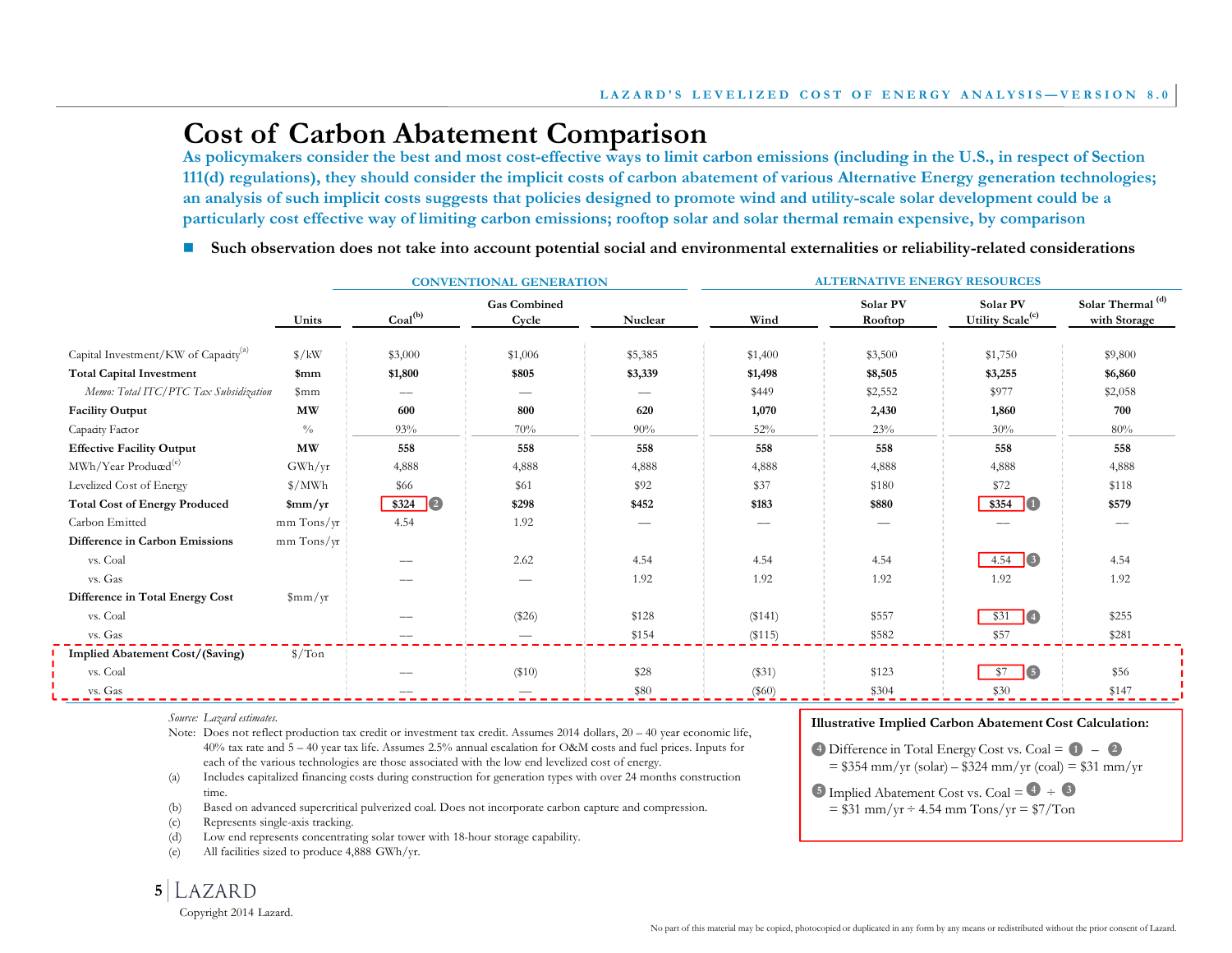# **Generation Rates for the 10 Largest U.S. Metropolitan Areas(a)**

**Setting aside the legislatively-mandated demand for solar and other Alternative Energy resources, utility-scale solar is becoming a more economically viable peaking energy product in many areas of the U.S. and, as pricing declines, could become economically competitive across a broader array of geographies**

■ Such observation does not take into account potential social and environmental externalities or reliability-related **considerations**



*Source: EEI, Ventyx.*

Note: Actual delivered generation prices may be higher, reflecting historical composition of resource portfolio.

(a) Defined as 10 largest Metropolitan Statistical Areas per the U.S. Census Bureau for a total population of 83 million.

(b) Represents an average of the high and low levelized cost of energy.

(c) Assumes 25% capacity factor.

(d) Represents low end of utility-scale solar. Excludes investment tax credit.

(e) Represents estimated implied levelized cost of energy in 2017, assuming \$1.25 per watt for a single-axis tracking system. Excludes investment tax credit.

(f) Represents estimated implied levelized cost of energy in 2017, assuming \$2.20 per watt (average of high and low).

(g) Represents 2013 census data.

**6**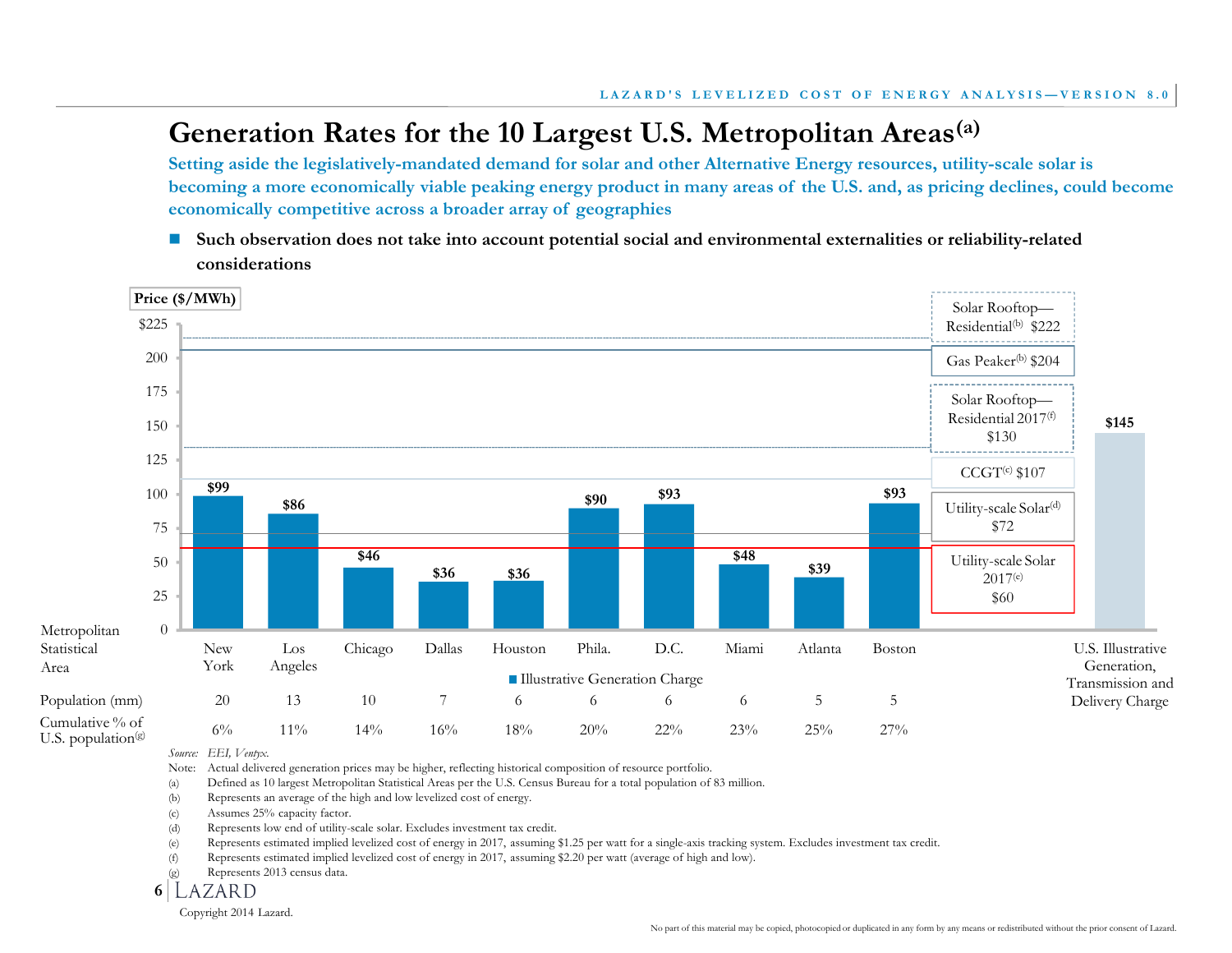# **Solar versus Peaking Capacity—Global Markets**

**Solar PV can be an attractive resource relative to gas and diesel-fired peaking in many parts of the world due to high fuel costs; without storage, however, solar lacks the dispatch characteristics of conventional peaking technologies**



Solar Gas Peaker/Diesel Generator

*Source: World Bank, IHS Waterborne LNG, Department of Energy of South Africa, Sydney and Brisbane Hub Trading Prices and Lazard estimates.*

**7**

(a) Low end assumes a solar fixed-tilt utility-scale system with per watt capital costs of \$1.50. High end assumes a solar rooftop C&I system with per watt capital costs of \$3.00. Solar projects assume capacity factors of 26% – 28% for Australia, 25% – 27% for Brazil, 23% – 25% for India, 27% – 29% for South Africa, 15% – 17% for Japan and 13% – 15% for Northern Europe. Equity IRRs of 12% are assumed for Australia, Japan and Northern Europe and 18% for Brazil, India and South Africa; assumes cost of debt of 8% for Australia, Japan and Northern Europe, 14.5% for Brazil, 13% for India and 11.5% for South Africa.

(b) Assumes natural gas prices of \$7 for Australia, \$16 for Brazil, \$15 for India, \$15 for South Africa, \$17 for Japan and \$10 for Northern Europe (all in U.S.\$ per MMBtu). Assumes a capacity factor of 10%.

Copyright 2014 Lazard. Diesel assumes high end capacity factor of 30% representing intermittent utilization and low end capacity factor of 95% representing baseload utilization, O&M cost of \$15 per KW/year, heat rate of 10,000 Btu/KWh and total capital costs of \$500 to \$800 per KW of capacity. Assumes diesel prices of \$5.80 for Australia, \$4.30 for Brazil, \$4.00 for India, \$4.65 for South Africa, \$5.40 for Japan and \$7.40 for Northern Europe (all in U.S.\$ per gallon).

No part of this material may be copied, photocopied or duplicated in any form by any means or redistributed without the prior consent of Lazard.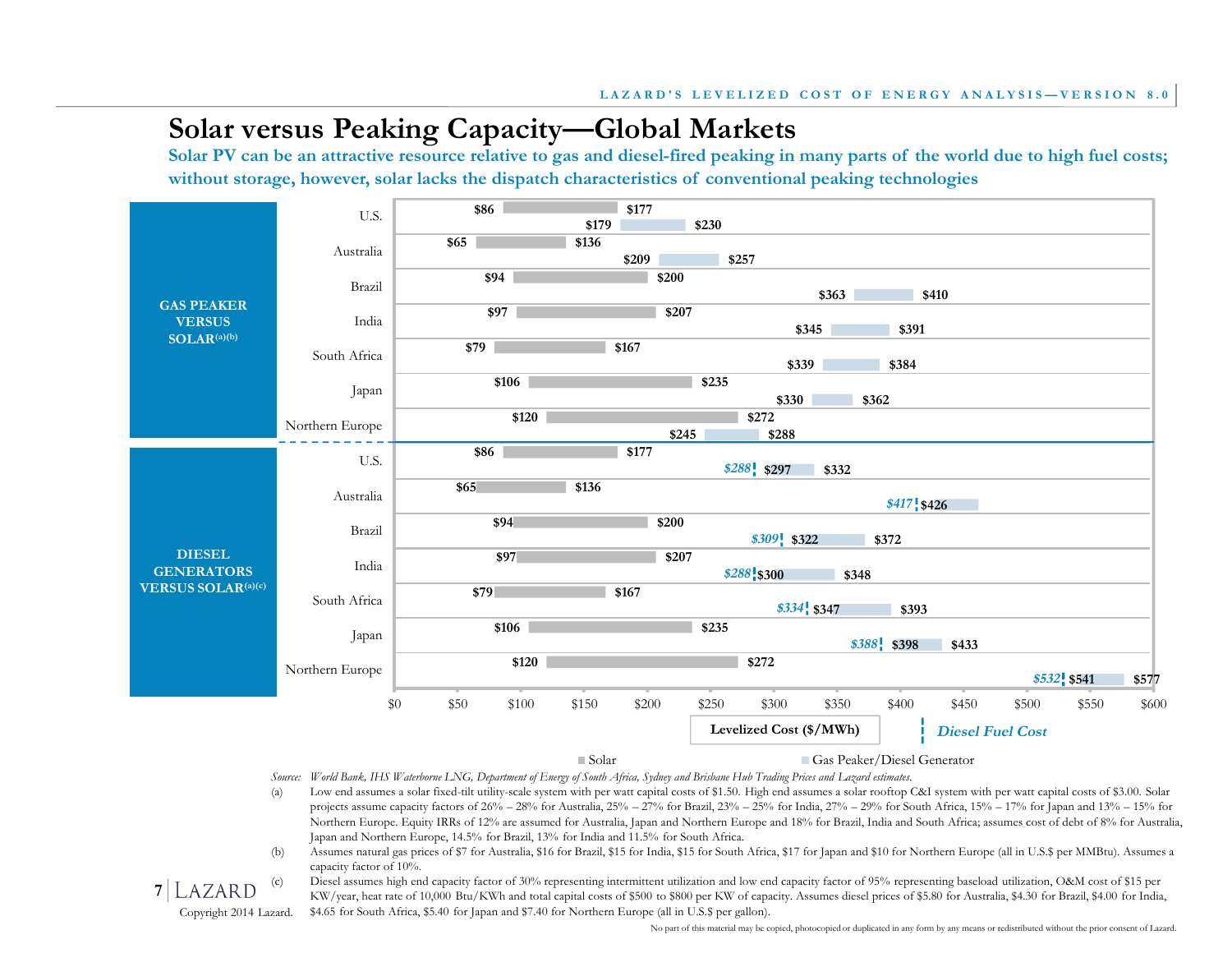# **Wind and Solar Resource—U.S. Regional Sensitivity (Unsubsidized)**

**The availability of wind and solar resource has a meaningful impact on the levelized cost of energy for various regions of the United States. This regional analysis varies capacity factors as a proxy for resource availability, while holding other variables constant. There are a variety of other factors (e.g., transmission, back-up generation/system reliability costs, labor rates, permitting and other costs) that would also impact regional costs**



#### *Source: Lazard estimates.*

- Note: Assumes solar capacity factors of 16% 18% for the Northeast, 17% 19% for the Southeast, 18% 20% for the Midwest, 19% 20% for Texas and 21% 23% for the Southwest. Assumes wind capacity factors of  $30\%$  –  $35\%$  for the Northeast,  $20\%$  –  $25\%$  for the Southeast,  $40\%$  –  $52\%$  for the Midwest,  $40\%$  –  $45\%$  for Texas and  $30\%$  –  $35\%$  for the Southwest.
- (a) Low end assumes a solar fixed-tilt utility-scale system with per watt capital costs of \$1.50. High end assumes a solar rooftop C&I system with per watt capital costs of \$3.00.
- (b) Assumes an onshore wind generation plant with capital costs of \$1.40 \$1.80 per watt.
- **8** LAZARD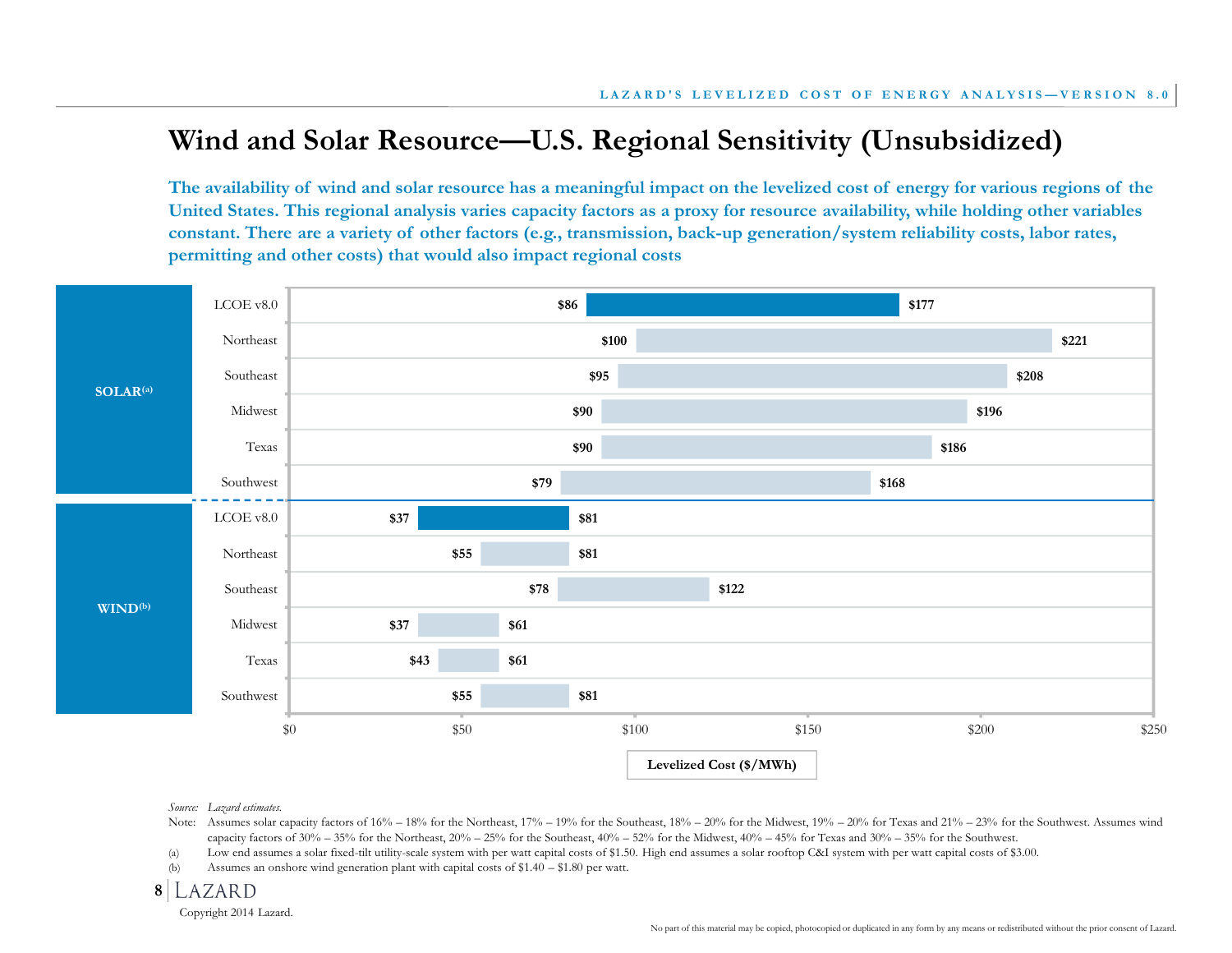### **Levelized Cost of Energy—Wind/Solar PV (Historical)**

**Over the last five years, wind and solar PV have become increasingly cost-competitive with conventional generation technologies, on an unsubsidized basis, in light of material declines in the pricing of system components (e.g., panels, inverters, racking, turbines, etc.), and dramatic improvements in efficiency, among other factors**



*Source: Lazard estimates.*

(a) Represents LCOE range of utility-scale crystalline solar PV. High end represents fixed installation, while low end represents single-axis tracking in high insolation jurisdictions (e.g., Southwest U.S.). **9**  $LAZARD$  Southwest U.S.).<br>**9**  $LAZARD$  Represents average percentage decrease of high and low of LCOE range.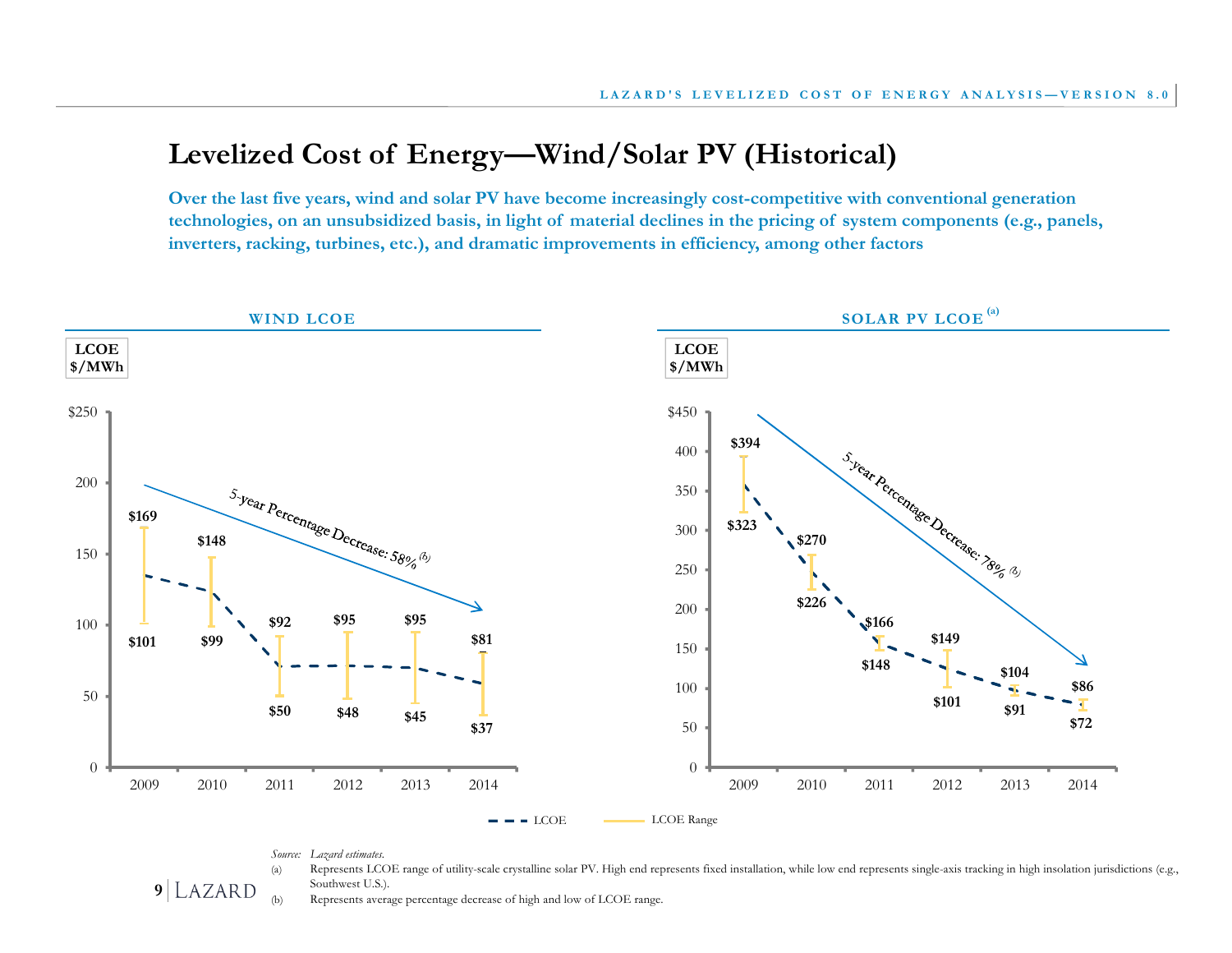# **Levelized Cost of Energy—Rooftop Solar (Forecasted)**

**Rooftop solar has benefited from the rapid decline in price of both panels and key balance-of-system components (e.g., inverters, racking, etc.); while the small-scale nature and added complexity of rooftop installation limit cost reduction levels (vs. levels observed in utility-scale applications), more efficient installation techniques, lower costs of capital and improved supply chains will contribute to a lower rooftop solar LCOE over time**



(b) Represents total high-end capital costs per watt of \$3.00, \$2.75, \$2.50 and \$2.25 and total low-end capital costs per watt of \$2.50, \$2.10, \$1.85 and \$1.60 over 2014 – 2017, respectively. Assumes fixed O&M of \$13 – \$20 per kW/year for 2014 – 2017.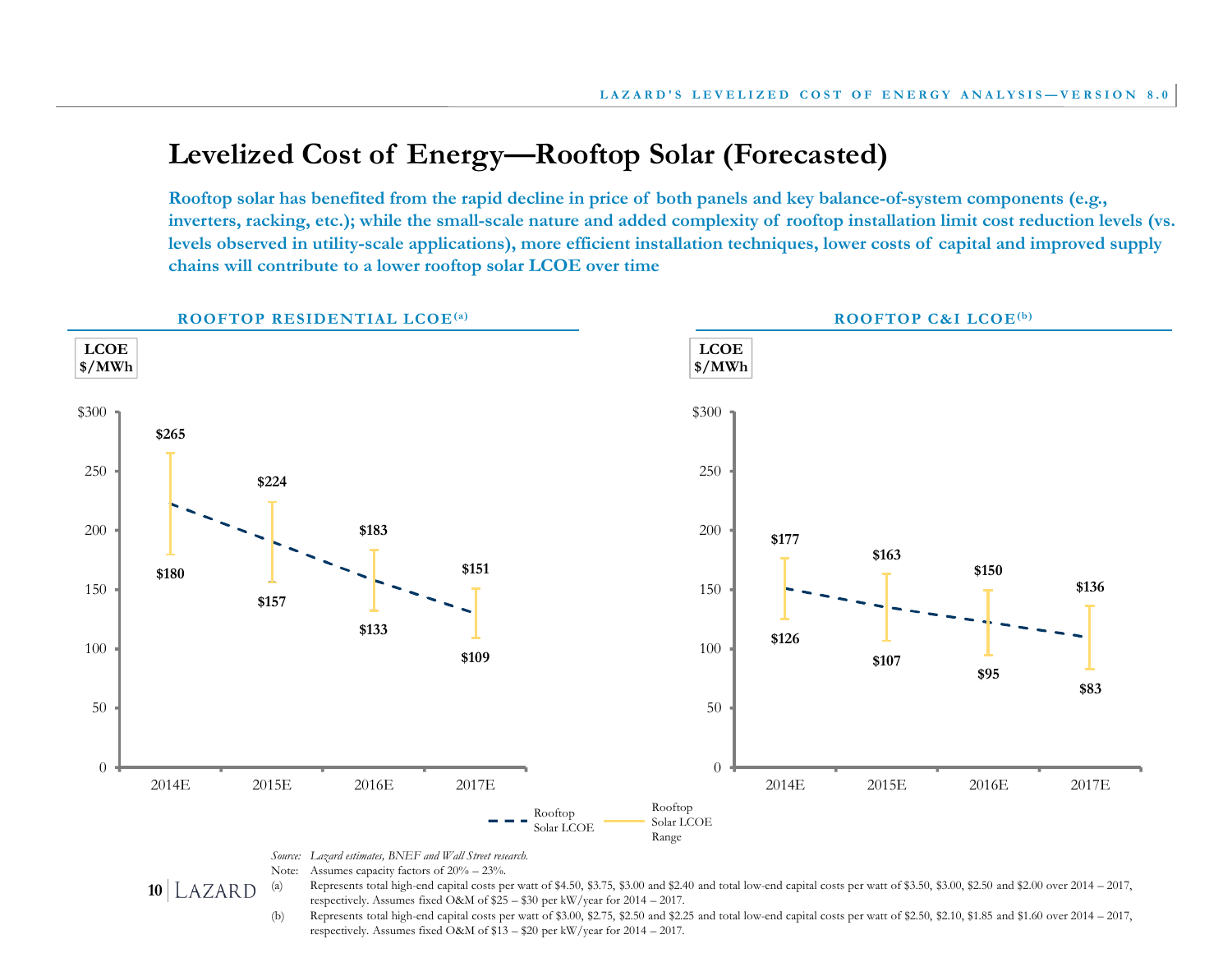# **Capital Cost Comparison**

**While capital costs for a number of Alternative Energy generation technologies (e.g., solar PV, solar thermal) are currently in excess of some conventional generation technologies (e.g., gas), declining costs for many Alternative Energy generation technologies, coupled with rising long-term construction and uncertain long-term fuel costs for conventional generation technologies, are working to close formerly wide gaps in electricity costs. This assessment, however, does not take into account issues such as dispatch characteristics, capacity factors, fuel and other costs needed to compare generation technologies**

|                     | Solar PV-Rooftop Residential          |                                               | \$3,500 | \$4,500                                |                    |                |                         |          |
|---------------------|---------------------------------------|-----------------------------------------------|---------|----------------------------------------|--------------------|----------------|-------------------------|----------|
|                     | Solar PV-Rooftop C&I                  | \$2,500                                       | \$3,000 |                                        |                    |                |                         |          |
|                     | Solar PV-Utility Scale <sup>(a)</sup> | $$1,250^{(b)}$ \$1,500 \$1,750                |         |                                        |                    |                |                         |          |
| <b>ALTERNATIVE</b>  | Solar Thermal with Storage(c)         |                                               |         |                                        | \$7,000            |                |                         |          |
|                     | Fuel Cell                             |                                               | \$3,800 |                                        |                    | \$7,500        |                         |          |
| <b>ENERGY</b>       | Microturbine                          | \$2,300                                       |         | \$3,800                                |                    |                |                         |          |
|                     | Geothermal                            |                                               |         | \$4,600                                |                    | \$7,250        |                         |          |
|                     | <b>Biomass Direct</b>                 | \$3,000                                       |         | \$4,000                                |                    |                |                         |          |
|                     | Wind                                  | \$1,400<br>\$1,800                            |         | $\blacklozenge$ \$4,300 <sup>(d)</sup> |                    |                |                         |          |
|                     | Battery Storage <sup>(e)</sup>        | \$500<br>\$750                                |         |                                        |                    |                |                         |          |
|                     | Diesel Generator                      | \$500<br>\$800                                |         |                                        |                    |                |                         |          |
|                     | Gas Peaking                           | \$800<br>\$1,000                              |         |                                        |                    |                |                         |          |
|                     | $IGCC^{(f)}$                          |                                               | \$4,000 |                                        |                    |                | $$8,053$ <sup>(g)</sup> |          |
| <b>CONVENTIONAL</b> | Nuclear                               |                                               |         | \$5,385                                |                    | $$7,591^{(h)}$ |                         |          |
|                     | $Coal^{(i)}$                          | \$3,000                                       |         |                                        |                    |                | \$8,400                 |          |
|                     | Gas Combined Cycle                    | $$2,467$ <sup>(i)</sup><br>\$1,318<br>\$1,006 |         |                                        |                    |                |                         |          |
|                     |                                       | \$0<br>\$2,000<br>\$1,000                     | \$3,000 | \$4,000<br>\$5,000                     | \$6,000<br>\$7,000 | \$8,000        | \$9,000                 | \$10,000 |
|                     | $\alpha$ $\alpha$ $\alpha$ $\alpha$   |                                               |         | Capital Cost (\$/kW)                   |                    |                |                         |          |

#### *Source: Lazard estimates.*

- (a) High end represents single-axis tracking. Low end represents fixed-tilt installation.
- (b) Diamond represents estimated capital costs in 2017, assuming \$1.25 per watt for a single-axis tracking system.
- (c) Low end represents concentrating solar tower with 10-hour storage capability. High end represents concentrating solar tower with 18-hour storage capability.
- (d) Represents estimated midpoint of capital costs for offshore wind, assuming a capital cost range of \$3.10 \$5.50 per watt.
- (e) Indicative range based on current stationary storage technologies.
- (f) High end incorporates 90% carbon capture and compression. Does not include cost of transportation and storage.
- (g) Represents estimate of current U.S. new IGCC construction with carbon capture and compression. Does not include cost of transportation and storage.
- (h) Represents estimate of current U.S. new nuclear construction.
- (i) Based on advanced supercritical pulverized coal. High end incorporates 90% carbon capture and compression. Does not include cost of transportation and storage.
- Incorporates 90% carbon capture and compression. Does not include cost of transportation and storage.

**11**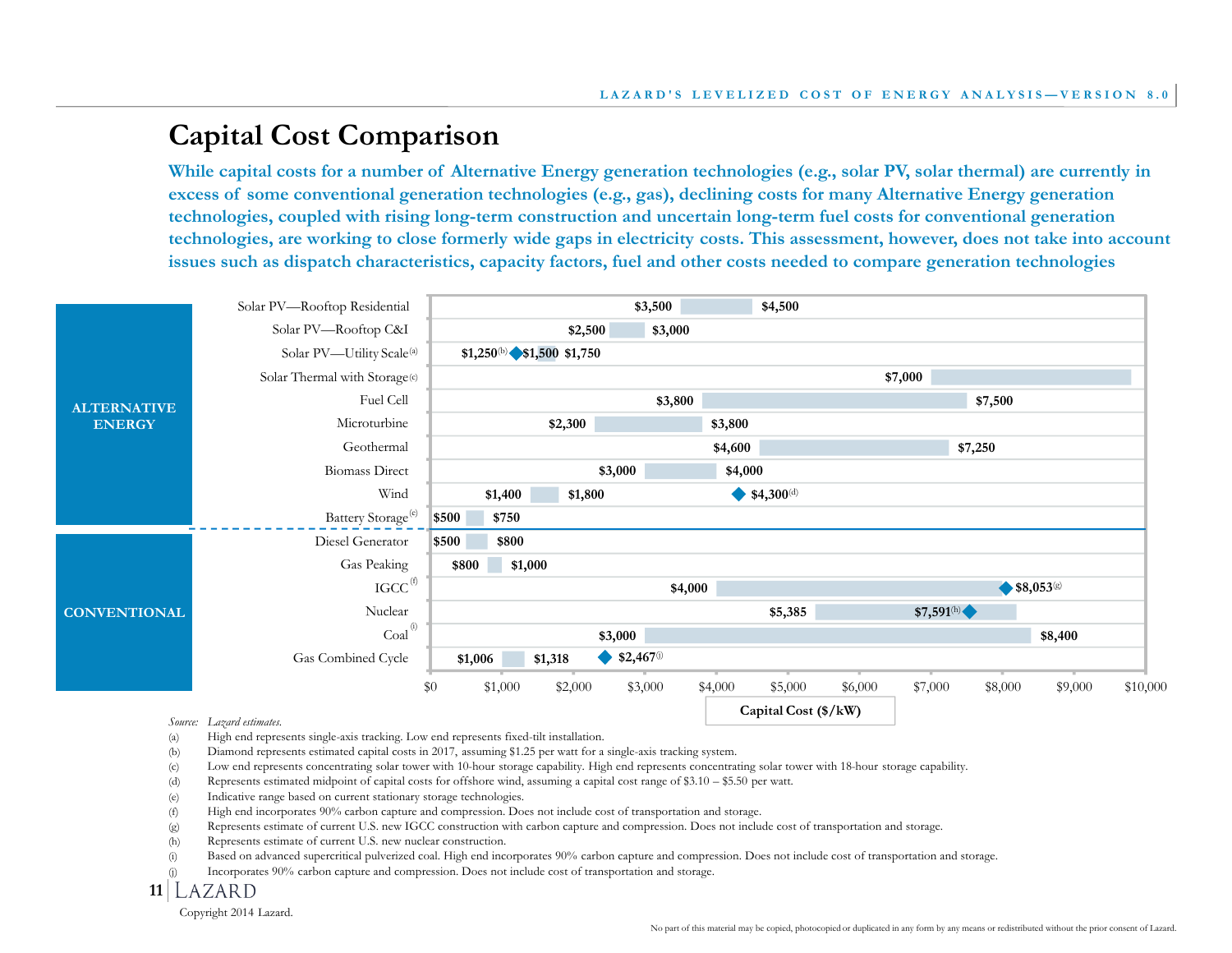## **Levelized Cost of Energy—Sensitivity to Cost of Capital**

**A key issue facing Alternative Energy generation technologies resulting from the potential for intermittently disrupted capital markets (and the relatively immature state of some aspects of financing Alternative Energy technologies) is the impact of the availability and cost of capital(a) on their LCOEs; availability and cost of capital have a particularly significant impact on Alternative Energy generation technologies, whose costs reflect essentially the return on, and of, the capital investment required to build them**



<sup>(</sup>b) Assumes a fixed-tilt Solar PV utility-scale system with capital costs of \$1.50 per watt.

(c) Does not reflect decommissioning costs or potential economic impact of federal loan guarantees or other subsidies.

(d) Based on advanced supercritical pulverized coal.

**12**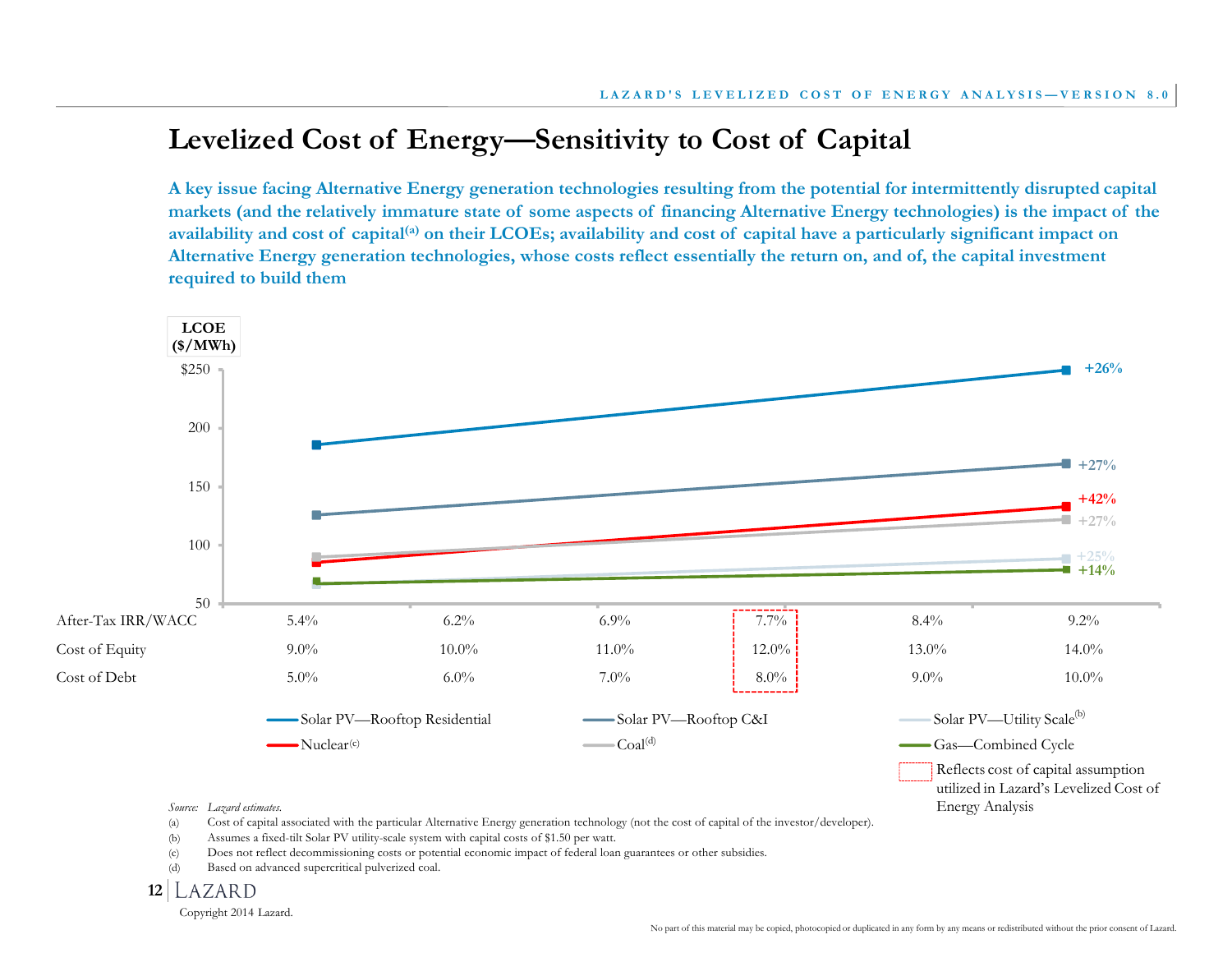# **Levelized Cost of Energy Components—Low End**

**Certain Alternative Energy generation technologies are already cost-competitive with conventional generation technologies; a key factor regarding the long-term competitiveness of currently more expensive Alternative Energy technologies is the ability of technological development and increased production volumes to materially lower the capital costs of certain Alternative Energy technologies, and their levelized cost of energy, over time (e.g., as has been the case with solar PV and wind technologies)**

|                     | Solar PV-Rooftop Residential   |              |                     | \$168                                            |            | \$12 \$180              |       |              |                          |       |
|---------------------|--------------------------------|--------------|---------------------|--------------------------------------------------|------------|-------------------------|-------|--------------|--------------------------|-------|
|                     | Solar PV-Rooftop C&I           |              | \$119               |                                                  | $$6$ \$126 |                         |       |              |                          |       |
|                     | Solar PV-Utility Scale (a)     | \$65         | \$8 \$72            |                                                  |            |                         |       |              |                          |       |
|                     | Solar Thermal with Storage (b) |              | \$102               | \$16                                             | \$118      |                         |       |              |                          |       |
| <b>ALTERNATIVE</b>  | Fuel Cell                      | \$53         | $\overline{$30}$    | \$33                                             | \$115      |                         |       |              |                          |       |
| <b>ENERGY</b>       | Microturbine                   | \$39         | $\overline{$18}$    | \$45                                             | \$102      |                         |       |              |                          |       |
|                     | Geothermal                     | \$59         | \$30                | \$89                                             |            |                         |       |              |                          |       |
|                     | <b>Biomass Direct</b>          | \$45         | \$13 \$15 \$15      | \$87                                             |            |                         |       |              |                          |       |
|                     | Wind                           | \$30         | \$8<br>\$37         |                                                  |            |                         |       |              |                          |       |
|                     | Battery Storage <sup>(c)</sup> |              |                     | \$192                                            |            |                         | \$13  | \$60         | \$265                    |       |
|                     | Diesel Generator (d) \$8 \$2   |              |                     |                                                  |            | \$288                   |       |              | \$297                    |       |
|                     | Gas Peaking                    |              | \$122               |                                                  | 65         | \$46                    | \$179 |              |                          |       |
|                     | IGCC $^{(e)}$                  |              | \$68                | $  $9 $7 \overline{\smash{\big)} } $18$<br>\$102 |            |                         |       |              |                          |       |
| <b>CONVENTIONAL</b> | Nuclear <sup>(f)</sup>         |              | \$73                | 12\$0\$7 \$92                                    |            |                         |       |              |                          |       |
|                     | Coal $($ g $)$                 | \$42         | \$5\$2 \$17<br>\$66 |                                                  |            |                         |       |              |                          |       |
|                     | Gas Combined Cycle             | \$26 $$1$34$ | \$30<br>\$61        |                                                  |            |                         |       |              |                          |       |
|                     |                                | \$0          | \$50                | \$100                                            |            | \$150                   | \$200 | \$250        | \$300                    | \$350 |
|                     |                                |              |                     |                                                  |            | Levelized Cost (\$/MWh) |       |              |                          |       |
|                     |                                |              | Capital Cost        |                                                  | Fixed O&M  |                         |       | Variable O&M | $\blacksquare$ Fuel Cost |       |

#### *Source: Lazard estimates.*

- (a) Low end represents single-axis tracking.
- (b) Low end represents concentrating solar tower with 18-hour storage capability.
- (c) Low end represents lead acid battery.
- (d) Low end represents continuous operation.
- (e) Does not incorporate carbon capture and compression.
- (f) Does not reflect decommissioning costs or potential economic impact of federal loan guarantees or other subsidies.
- (g) Based on advanced supercritical pulverized coal. Does not incorporate carbon capture and compression.

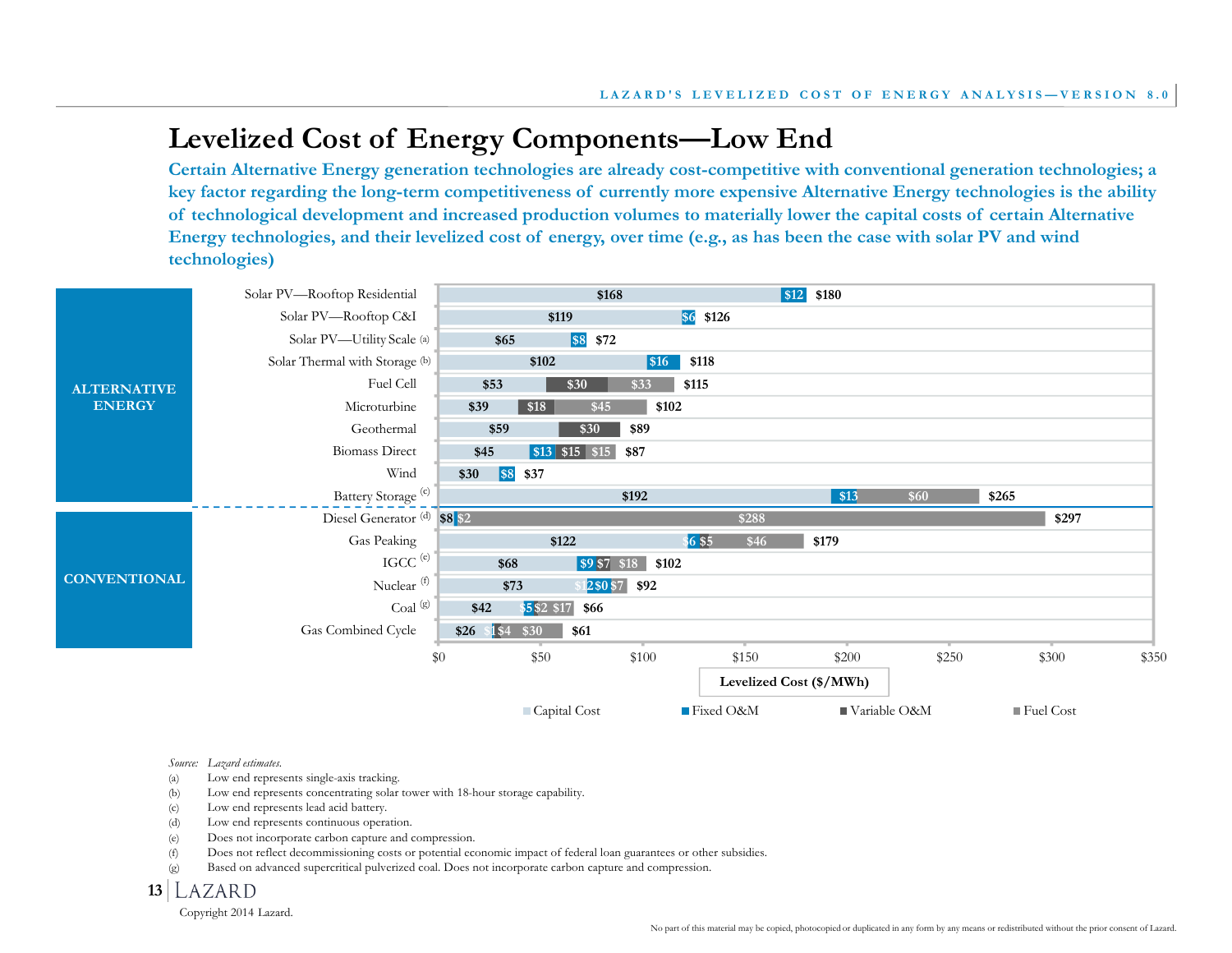# **Levelized Cost of Energy Components—High End**

**Certain Alternative Energy generation technologies are already cost-competitive with conventional generation technologies; a key factor regarding the long-term competitiveness of currently more expensive Alternative Energy technologies is the ability of technological development and increased production volumes to materially lower the capital costs of certain Alternative Energy technologies, and their levelized cost of energy, over time (e.g., as has been the case with solar PV and wind technologies)**



#### *Source: Lazard estimates.*

- (a) High end represents fixed-tilt installation.
- (b) High end represents concentrating solar tower with 10-hour storage capability.
- (c) High end represents NaS technology.
- (d) High end represents intermittent operation.
- (e) High end incorporates 90% carbon capture and compression. Does not include cost of transportation and storage.
- (f) Does not reflect decommissioning costs or potential economic impact of federal loan guarantees or other subsidies.
- (g) Based on advanced supercritical pulverized coal. High end incorporates 90% carbon capture and compression. Does not include cost of transportation and storage.

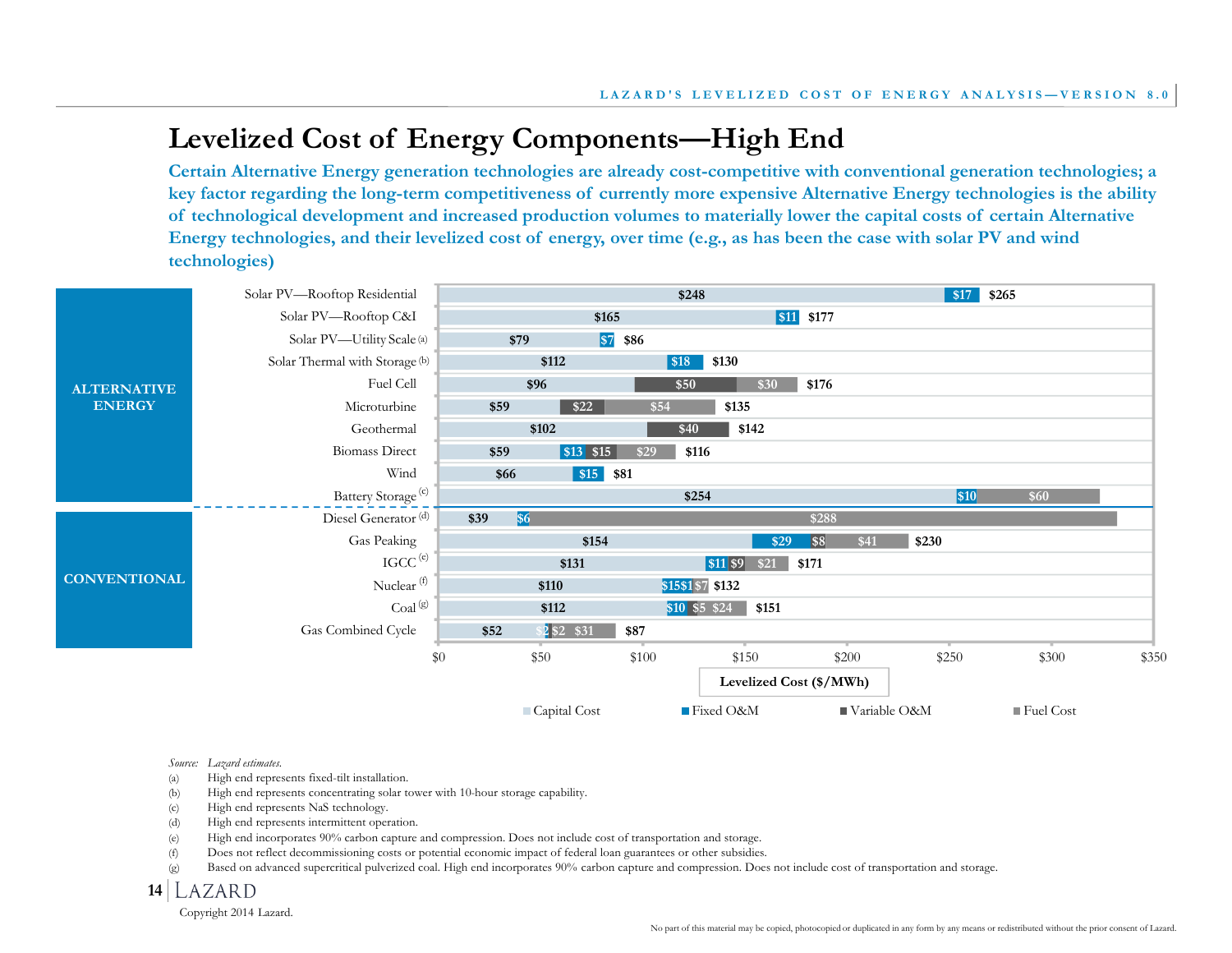# **Energy Resources: Matrix of Applications**

**While the levelized cost of energy for Alternative Energy generation technologies is becoming increasingly competitive with conventional generation technologies, direct comparisons must take into account issues such as location (e.g., central station vs. customer-located) and dispatch characteristics (e.g., baseload and/or dispatchable intermediate load vs. peaking or intermittent technologies)**

**This analysis does not take into account potential social and environmental externalities or reliability-related considerations**

|                     |                                               | <b>LEVELIZED</b>                | <b>CARBON</b><br>NEUTRAL/     | <b>STATE</b>                      | <b>LOCATION</b>                   |                                  |                          | <b>DISPATCH</b>     |                |                           |                             |
|---------------------|-----------------------------------------------|---------------------------------|-------------------------------|-----------------------------------|-----------------------------------|----------------------------------|--------------------------|---------------------|----------------|---------------------------|-----------------------------|
|                     |                                               | <b>COST OF</b><br><b>ENERGY</b> | <b>REC</b>                    | <b>OF</b><br>POTENTIAL TECHNOLOGY | <b>CUSTOMER</b><br><b>LOCATED</b> | <b>CENTRAL</b><br><b>STATION</b> | <b>GEOGRAPHY</b>         | <b>INTERMITTENT</b> | <b>PEAKING</b> | LOAD-<br><b>FOLLOWING</b> | <b>BASE-</b><br><b>LOAD</b> |
|                     | <b>SOLAR PV</b>                               | $$72-265^{(a)}$$                | $\checkmark$                  | Commercial                        | $\checkmark$                      | $\checkmark$                     | Universal <sup>(b)</sup> | $\checkmark$        | $\checkmark$   |                           |                             |
|                     | <b>SOLAR</b><br><b>THERMAL</b>                | $$118 - 130^{(a)}$              | $\checkmark$                  | Commercial                        |                                   | $\checkmark$                     | Southwest                | $\checkmark$        | $\checkmark$   | $\checkmark$              |                             |
|                     | <b>FUEL CELL</b>                              | $$115 - 176$                    | ?                             | Emerging/<br>Commercial           | $\checkmark$                      |                                  | Universal                |                     |                |                           | $\checkmark$                |
| <b>ALTERNATIVE</b>  | <b>MICROTURBINE</b>                           | $$102 - 135$                    | 3.                            | Emerging/<br>Commercial           | $\checkmark$                      |                                  | Universal                |                     |                |                           | $\checkmark$                |
| <b>ENERGY</b>       | <b>GEOTHERMAL</b>                             | $$89 - 142$                     | $\checkmark$                  | Mature                            |                                   | $\checkmark$                     | Varies                   |                     |                |                           | $\checkmark$                |
|                     | <b>BIOMASS</b><br><b>DIRECT</b>               | $$87 - 116$                     | $\checkmark$                  | Mature                            |                                   | $\checkmark$                     | Universal                |                     |                | ✓                         | $\checkmark$                |
|                     | <b>ONSHORE</b><br><b>WIND</b>                 | $$37 - 81$                      | $\checkmark$                  | Mature                            |                                   | $\checkmark$                     | Varies                   | $\checkmark$        |                |                           |                             |
|                     | <b>BATTERY</b><br><b>STORAGE</b>              | $$265 - 324$                    | $\checkmark$                  | Emerging                          | $\checkmark$                      | $\checkmark$                     | Varies                   |                     | $\checkmark$   | $\checkmark$              |                             |
|                     | <b>DIESEL</b><br><b>GENERATOR</b>             | $$297 - 332$                    | $\pmb{\times}$                | Mature                            | $\checkmark$                      |                                  | Universal                | $\checkmark$        | $\checkmark$   | $\checkmark$              | $\checkmark$                |
|                     | <b>GAS PEAKING</b>                            | $$179 - 230$                    | $\pmb{\times}$                | Mature                            | $\checkmark$                      | $\checkmark$                     | Universal                |                     | $\checkmark$   | $\checkmark$              |                             |
|                     | <b>IGCC</b>                                   | $$102 - 171$                    | $\pmb{\times}^{(\text{c})}$   | Emerging <sup>(d)</sup>           |                                   | $\checkmark$                     | Co-located or<br>rural   |                     |                |                           | $\checkmark$                |
| <b>CONVENTIONAL</b> | <b>NUCLEAR</b>                                | $$92 - 132$                     | $\checkmark$                  | Mature/<br>Emerging               |                                   | $\checkmark$                     | Co-located or<br>rural   |                     |                |                           | $\checkmark$                |
|                     | <b>COAL</b>                                   | $$66 - 151$                     | $\boldsymbol{\mathsf{x}}$ (c) | Mature <sup>(d)</sup>             |                                   | $\checkmark$                     | Co-located or<br>rural   |                     |                |                           | ✓                           |
|                     | <b>GAS</b><br><b>COMBINED</b><br><b>CYCLE</b> | $$61 - 87$                      | $\boldsymbol{\mathsf{x}}$     | Mature                            | ✓                                 | ✓                                | Universal                |                     |                | ✓                         | ✓                           |

*Source: Lazard estimates.*

(a) LCOE study capacity factor assumes Southwest location.

(b) Qualification for RPS requirements varies by location.

(c) Could be considered carbon neutral technology, assuming carbon capture and compression.

(d) Carbon capture and compression technologies are in emerging stage. **15**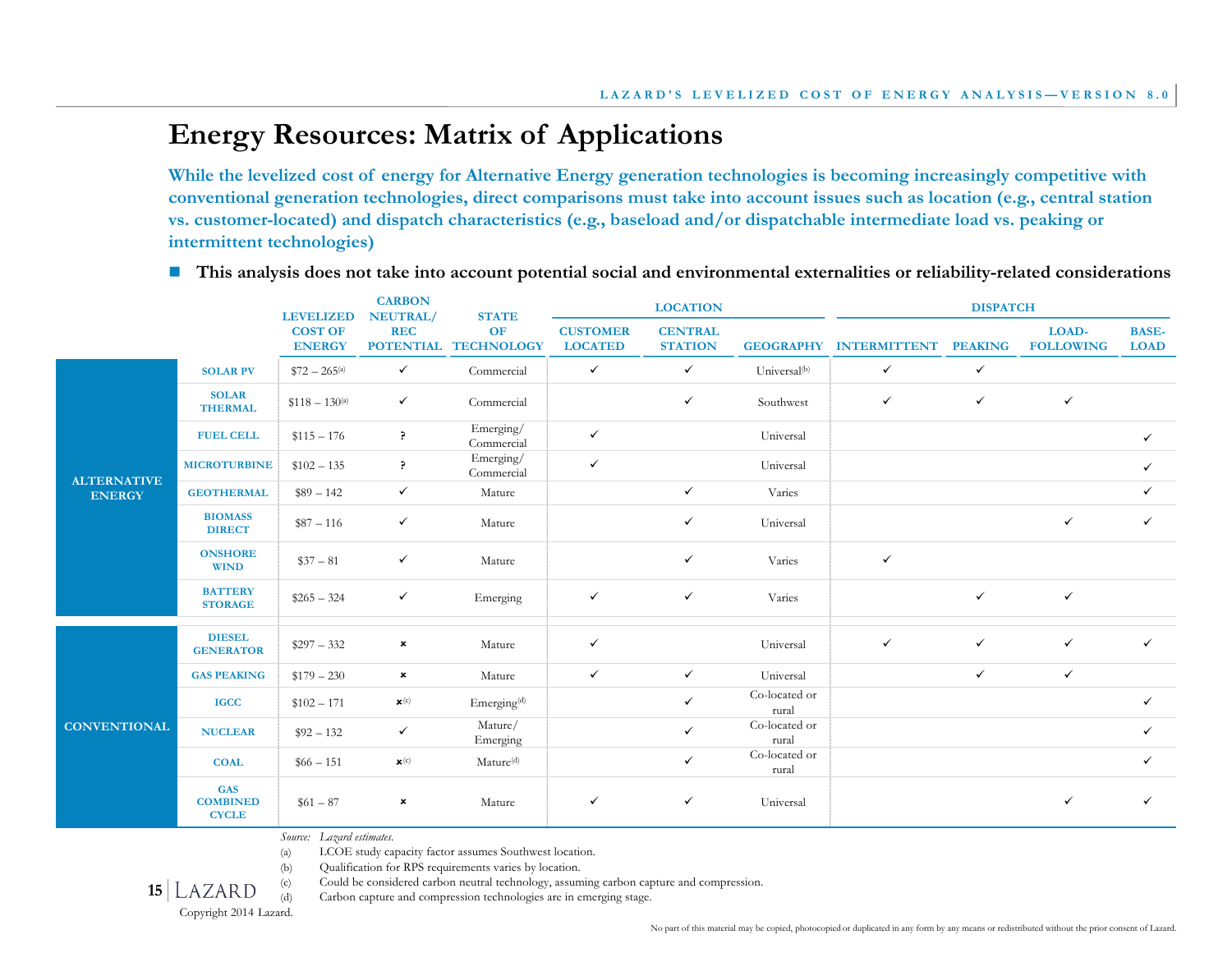## **Levelized Cost of Energy—Key Assumptions**

|                                         |                        |                                                | Solar PV                                       |                                          |                                   |                                           |                                            |
|-----------------------------------------|------------------------|------------------------------------------------|------------------------------------------------|------------------------------------------|-----------------------------------|-------------------------------------------|--------------------------------------------|
|                                         |                        |                                                |                                                | Utility Scale-                           | Utility Scale-                    | <b>Solar Thermal Tower</b>                |                                            |
|                                         | Units                  | Rooftop-Residential                            | Rooftop-C&I                                    | Crystalline <sup>(c)</sup>               | $T$ hin $Film^{(c)}$              | with Storage <sup>(d)</sup>               | <b>Fuel Cell</b>                           |
|                                         |                        |                                                |                                                |                                          |                                   |                                           |                                            |
| <b>Net Facility Output</b>              | MW                     | 0.005                                          | $\mathbf{1}$                                   | 10                                       | 10                                | 75<br>110<br>$\bar{ }$                    | 2.4                                        |
| <b>EPC</b> Cost                         | $\frac{\gamma}{k}$     | \$4,500<br>\$3,500<br>$\equiv$                 | \$2,500<br>\$3,000<br>$\equiv$                 | \$1,500<br>\$1,750<br>$\sim$             | \$1,500<br>\$1,750<br>$\sim$      | \$8,750<br>\$6,250<br>$\equiv$            | \$7,500<br>\$3,000<br>$\rightarrow$        |
| <b>Capital Cost During Construction</b> | $\frac{\gamma}{kW}$    | induded                                        | induded                                        | induded                                  | induded                           | \$750<br>\$1,050<br>$\equiv$              | induded                                    |
| <b>Other Owner's Costs</b>              | $\frac{\gamma}{kW}$    | induded                                        | induded                                        | induded                                  | induded                           | induded                                   | \$800<br>- induded                         |
| Total Capital Cost <sup>(a)</sup>       | $\frac{\gamma}{kW}$    | \$4,500<br>\$3,500<br>$\equiv$                 | \$3,000<br>\$2,500<br>$\overline{\phantom{m}}$ | \$1,500<br>\$1,750<br>$\sim$             | \$1,500<br>\$1,750<br>$\sim$      | \$7,000<br>\$9,800<br>$\equiv$            | \$7,500<br>\$3,800<br>$\equiv$             |
| Fixed O&M                               | $\frac{\gamma}{kW-yr}$ | \$25.00<br>\$30.00<br>$\overline{\phantom{a}}$ | \$20.00<br>\$13.00<br>$\equiv$                 | \$20.00<br>\$13.00<br>$\equiv$           | \$13.00<br>\$20.00<br>$\sim$      | $-$ \$80.00<br>\$115.00                   |                                            |
| Variable O&M                            | $\frac{\gamma}{MWh}$   |                                                |                                                |                                          |                                   |                                           | \$50<br>\$30<br>$\qquad \qquad -$          |
| <b>Heat Rate</b>                        | Btu/kWh                |                                                |                                                |                                          |                                   |                                           | 7,260<br>6,600<br>$\overline{\phantom{m}}$ |
| <b>Capacity Factor</b>                  | $\frac{0}{0}$          | 20%<br>23%<br>$\qquad \qquad =$                | 23%<br>20%                                     | 21%<br>30%                               | 21%<br>30%                        | $52\%$<br>80%<br>$\overline{\phantom{m}}$ | 95%                                        |
| <b>Fuel Price</b>                       | \$/MMBtu               |                                                |                                                |                                          |                                   |                                           | \$4.50                                     |
| <b>Construction Time</b>                | Months                 | 3                                              | 3                                              | 12                                       | 12                                | 30                                        | 3                                          |
| <b>Facility Life</b>                    | Years                  | 20                                             | 20                                             | 20                                       | 20                                | 40                                        | 20                                         |
| $CO2$ Emissions                         | lb/MMBtu               | --                                             |                                                |                                          |                                   |                                           | 117<br>$\theta$<br>÷                       |
| Investment Tax Credit <sup>(b)</sup>    | $\frac{0}{0}$          |                                                |                                                |                                          |                                   |                                           |                                            |
| Production Tax Credit <sup>(b)</sup>    | $N$ Wh                 | --                                             | --                                             |                                          |                                   |                                           |                                            |
| Levelized Cost of Energy <sup>(b)</sup> | $N$ Wh                 | \$265<br>\$180<br>$\qquad \qquad =$            | \$177<br>\$126<br>$\equiv$                     | \$72<br>\$86<br>$\overline{\phantom{0}}$ | \$72<br>\$86<br>$\qquad \qquad -$ | \$118<br>\$130<br>$\equiv$                | \$176<br>\$115<br>$\overline{\phantom{a}}$ |

*Source: Lazard estimates.*

(a) Includes capitalized financing costs during construction for generation types with over 24 months construction time.

(b) While prior versions of this study have presented LCOE inclusive of the U.S. Federal Investment Tax Credit and Production Tax Credit, Versions 6.0 – 8.0 present LCOE on an unsubsidized basis, except as noted on the page titled "Levelized Cost of Energy—Sensitivity to U.S. Federal Tax Subsidies."

(c) Low end represents single-axis tracking. High end represents fixed-tilt installation. Assumes 10 MW system in high insolation jurisdiction (e.g., Southwest U.S.). Not directly comparable for baseload. Does not account for differences in heat coefficients, balance-of-system costs or other potential factors which may differ across solar technologies.

(d) Low end represents concentrating solar tower with 18-hour storage capability. High end represents concentrating solar tower with 10-hour storage capability.

**16**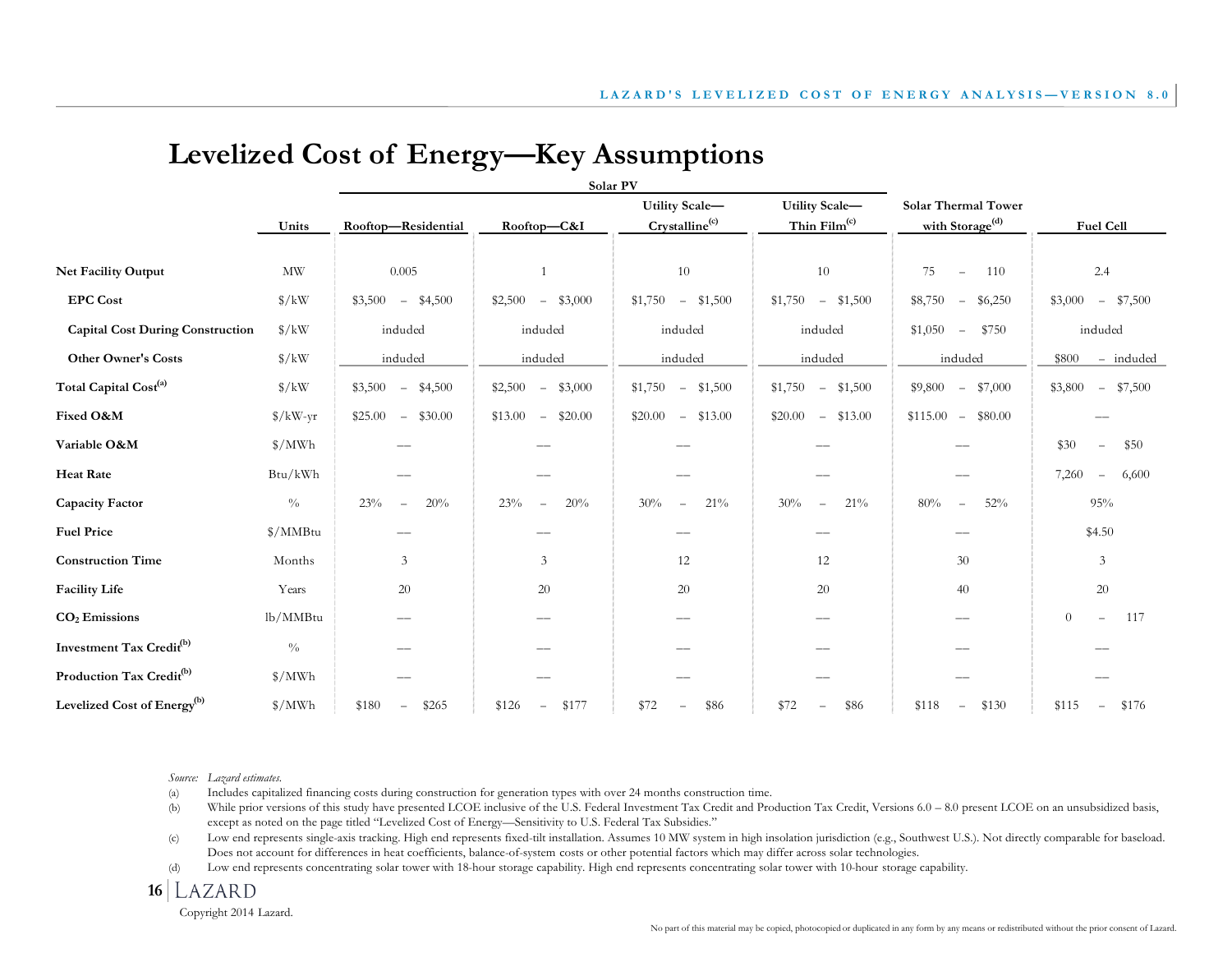# **Levelized Cost of Energy—Key Assumptions** (cont'd)

|                                         | Units                  | Microturbine                                        | Geothermal                                     | <b>Biomass Direct</b>                          | Wind                                           | Off-Shore Wind                                  | Battery Storage <sup>(c)</sup>                 |
|-----------------------------------------|------------------------|-----------------------------------------------------|------------------------------------------------|------------------------------------------------|------------------------------------------------|-------------------------------------------------|------------------------------------------------|
|                                         |                        |                                                     |                                                |                                                |                                                |                                                 |                                                |
| Net Facility Output                     | MW                     |                                                     | 30                                             | 35                                             | 100                                            | 210                                             | 6                                              |
| <b>EPC Cost</b>                         | $\frac{1}{2}$          | \$3,800<br>\$2,300<br>$\overline{\phantom{m}}$      | \$4,021<br>\$6,337<br>$\overline{\phantom{m}}$ | \$2,622<br>\$3,497<br>$\overline{\phantom{m}}$ | \$1,400<br>\$1,100<br>$\equiv$                 | \$4,620<br>\$2,500<br>$\overline{\phantom{m}}$  | \$500<br>\$750<br>$\overline{\phantom{a}}$     |
| <b>Capital Cost During Construction</b> | $\frac{\gamma}{k}$     | included                                            | \$579<br>\$913<br>$\overline{\phantom{m}}$     | \$378<br>\$503<br>$\overline{\phantom{a}}$     | included                                       | included                                        | included                                       |
| <b>Other Owner's Costs</b>              | $\frac{\gamma}{k}$     | included                                            | included                                       | included                                       | \$400<br>\$300<br>$\overline{\phantom{a}}$     | \$880<br>\$600<br>$\overline{\phantom{a}}$      | included                                       |
| Total Capital Cost <sup>(a)</sup>       | $\frac{1}{2}$ /kW      | \$3,800<br>\$2,300<br>$\overline{\phantom{a}}$      | \$7,250<br>\$4,600<br>$\overline{\phantom{m}}$ | \$4,000<br>\$3,000<br>$\overline{\phantom{m}}$ | \$1,800<br>\$1,400<br>$\overline{\phantom{m}}$ | \$3,100<br>\$5,500<br>$\overline{\phantom{a}}$  | \$500<br>\$750<br>$\overline{\phantom{a}}$     |
| Fixed O&M                               | $\frac{\gamma}{kW-yr}$ |                                                     |                                                | \$95.00                                        | \$35.00<br>\$40.00<br>$\overline{\phantom{a}}$ | \$60.00<br>\$100.00<br>$\overline{\phantom{a}}$ | \$27.50<br>\$22.00<br>$\overline{\phantom{m}}$ |
| Variable O&M                            | $\frac{\gamma}{MWh}$   | \$22.00<br>\$18.00<br>$\overline{\phantom{m}}$      | \$30.00<br>\$40.00<br>$\overline{\phantom{a}}$ | \$15.00                                        |                                                | \$18.00<br>\$13.00<br>$\overline{\phantom{m}}$  |                                                |
| <b>Heat Rate</b>                        | Btu/kWh                | 10,000<br>12,000<br>$\hspace{0.1mm}-\hspace{0.1mm}$ |                                                | 14,500                                         |                                                |                                                 |                                                |
| Capacity Factor                         | $\frac{0}{0}$          | 95%                                                 | 90%<br>80%<br>$\overline{\phantom{m}}$         | $85\%$                                         | 52%<br>30%                                     | 43%<br>37%<br>$\sim$                            | $25\%$<br>25%<br>$\overline{\phantom{a}}$      |
| <b>Fuel Price</b>                       | \$/MMBtu               | \$4.50                                              |                                                | \$2.00<br>\$1.00<br>$\overline{\phantom{m}}$   |                                                |                                                 | $$60^{(c)}$$                                   |
| <b>Construction Time</b>                | Months                 | 3                                                   | 36                                             | 36                                             | 12                                             | 12                                              | 3                                              |
| <b>Facility Life</b>                    | Years                  | 20                                                  | 20                                             | 20                                             | 20                                             | 20                                              | 20                                             |
| $CO2$ Emissions                         | lb/MMBtu               |                                                     |                                                |                                                |                                                |                                                 |                                                |
| Investment Tax Credit <sup>(b)</sup>    | $\frac{0}{0}$          |                                                     |                                                |                                                |                                                |                                                 |                                                |
| Production Tax Credit <sup>(b)</sup>    | $\frac{\gamma}{MWh}$   |                                                     |                                                |                                                |                                                |                                                 |                                                |
| Levelized Cost of Energy <sup>(b)</sup> | $\frac{\gamma}{MWh}$   | \$102<br>\$135<br>$\overline{\phantom{m}}$          | \$89<br>\$142<br>÷                             | \$87<br>\$116                                  | \$81<br>\$37                                   | \$214<br>\$110                                  | \$265<br>\$324<br>$\overline{\phantom{0}}$     |

*Source: Lazard estimates.*

(a) Includes capitalized financing costs during construction for generation types with over 24 months construction time.

(b) While prior versions of this study have presented LCOE inclusive of the U.S. Federal Investment Tax Credit and Production Tax Credit, Versions 6.0 – 8.0 present LCOE on an unsubsidized basis, except as noted on the page titled "Levelized Cost of Energy—Sensitivity to U.S. Federal Tax Subsidies."

(c) Assumes capital costs of \$500 – \$750/KWh for 6 hours of storage capacity, \$60/MWh cost to charge, one full cycle per day (full charge and discharge), efficiency of 75% – 85% and fixed O&M costs of \$22.00 to \$27.50 per KWh installed per year.

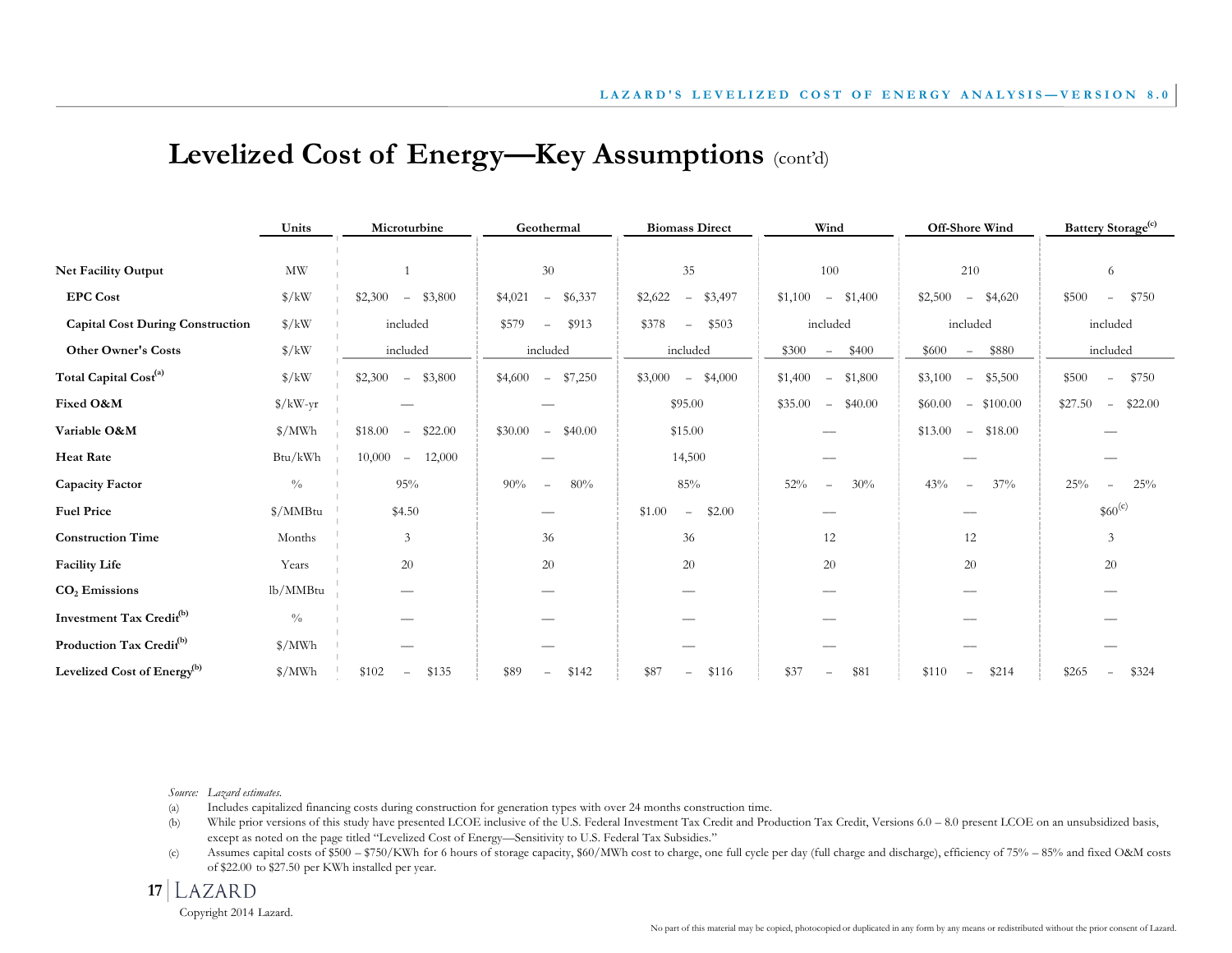## **Levelized Cost of Energy—Key Assumptions** (cont'd)

|                                         | Units                           | Diesel Generator <sup>(c)</sup>             | <b>Gas Peaking</b>                            | $\mathbf{IGCC}^{(\text{d})}$                   | Nuclear <sup>(e)</sup>                         | Coal <sup>(f)</sup>                            | <b>Gas Combined Cycle</b>                      |
|-----------------------------------------|---------------------------------|---------------------------------------------|-----------------------------------------------|------------------------------------------------|------------------------------------------------|------------------------------------------------|------------------------------------------------|
|                                         |                                 |                                             |                                               |                                                |                                                |                                                |                                                |
| Net Facility Output                     | $\ensuremath{\text{MW}}\xspace$ | $\overline{2}$                              | 216<br>103<br>$\overline{\phantom{m}}$        | 580                                            | 1,100                                          | 600                                            | 550                                            |
| <b>EPC Cost</b>                         | $\frac{\gamma}{k}$              | \$500<br>\$800<br>$\overline{\phantom{m}}$  | \$580<br>\$700<br>$\overline{\phantom{m}}$    | \$3,257<br>\$6,390<br>$\overline{\phantom{a}}$ | \$3,750<br>\$5,250<br>$\overline{\phantom{m}}$ | \$2,027<br>\$6,067<br>$\overline{\phantom{m}}$ | \$743<br>\$1,004<br>$\overline{\phantom{a}}$   |
| <b>Capital Cost During Construction</b> | $\frac{\gamma}{k}$              | included                                    | included                                      | \$743<br>$-$ \$1,610                           | \$1,035<br>\$1,449<br>$\overline{\phantom{m}}$ | \$487<br>\$1,602<br>$\overline{\phantom{a}}$   | \$107<br>\$145<br>$\overline{\phantom{a}}$     |
| <b>Other Owner's Costs</b>              | $\frac{\gamma}{k}$              | included                                    | \$300<br>\$220<br>$\overline{\phantom{a}}$    | included                                       | \$600<br>\$1,500<br>$\overline{\phantom{m}}$   | \$486<br>\$731<br>$\overline{\phantom{a}}$     | \$156<br>\$170<br>$\overline{\phantom{m}}$     |
| Total Capital Cost <sup>(a)</sup>       | $\frac{1}{2}$ /kW               | \$800<br>\$500<br>$\overline{\phantom{m}}$  | \$800<br>\$1,000<br>$\equiv$                  | \$8,000<br>\$4,000<br>$\overline{\phantom{m}}$ | \$5,385<br>\$8,199<br>$\overline{\phantom{a}}$ | \$3,000<br>\$8,400<br>$\overline{\phantom{a}}$ | \$1,006<br>\$1,318<br>$\overline{\phantom{a}}$ |
| Fixed O&M                               | $\frac{\gamma}{kW-yr}$          | \$15.00                                     | \$5.00<br>\$25.00<br>$\overline{\phantom{m}}$ | \$62.25<br>\$73.00<br>$\overline{\phantom{a}}$ | \$115.00<br>\$95.00<br>$\equiv$                | \$40.00<br>\$80.00<br>$\overline{\phantom{a}}$ | \$6.20<br>\$5.50<br>$\overline{\phantom{a}}$   |
| Variable O&M                            | $\frac{\gamma}{2}$ MWh          | $\hspace{0.05cm}$                           | \$4.70<br>\$7.50<br>$\overline{\phantom{m}}$  | \$7.00<br>\$8.50<br>$\overline{\phantom{a}}$   | \$0.25<br>\$0.75<br>$\overline{\phantom{m}}$   | \$2.00<br>\$5.00<br>$\equiv$                   | \$3.50<br>\$2.00<br>$\overline{\phantom{a}}$   |
| <b>Heat Rate</b>                        | Btu/kWh                         | 10,000                                      | 10,300<br>9,000<br>$\overline{\phantom{m}}$   | 8,800<br>10,520<br>$\overline{\phantom{m}}$    | 10,450                                         | 8,750<br>12,000<br>$\overline{\phantom{a}}$    | 6,700<br>6,900<br>$\overline{\phantom{a}}$     |
| Capacity Factor                         | $\frac{0}{0}$                   | 95%<br>30%<br>$\overline{\phantom{m}}$      | 10%                                           | 75%                                            | 90%                                            | 93%                                            | 70%<br>40%<br>$\overline{\phantom{m}}$         |
| <b>Fuel Price</b>                       | \$/MMBtu                        | \$28.76                                     | \$4.50                                        | \$1.99                                         | \$0.70                                         | \$1.99                                         | \$4.50                                         |
| <b>Construction Time</b>                | Months                          | 3                                           | 25                                            | 57<br>63<br>$\overline{\phantom{a}}$           | 69                                             | -66<br>60<br>$\overline{\phantom{m}}$          | 36                                             |
| <b>Facility Life</b>                    | Years                           | 20                                          | 20                                            | 40                                             | 40                                             | 40                                             | 20                                             |
| $CO2$ Emissions                         | lb/MMBtu                        | 117<br>$\theta$<br>$\overline{\phantom{m}}$ | 117                                           | 169                                            |                                                | 211                                            | 117                                            |
| Investment Tax Credit <sup>(b)</sup>    | $\frac{0}{0}$                   |                                             |                                               |                                                |                                                |                                                |                                                |
| Production Tax Credit <sup>(b)</sup>    | $N$ MWh                         |                                             |                                               |                                                |                                                |                                                |                                                |
| Levelized Cost of Energy <sup>(b)</sup> | $\frac{\gamma}{MWh}$            | \$332<br>\$297<br>$\overline{\phantom{m}}$  | \$179<br>\$230<br>$\overline{\phantom{m}}$    | \$102<br>\$171<br>$\overline{\phantom{m}}$     | \$92<br>\$132<br>$\overline{\phantom{0}}$      | \$151<br>\$66<br>$\overline{\phantom{m}}$      | \$87<br>\$61<br>$\overline{\phantom{0}}$       |

*Source: Lazard estimates.*

(a) Includes capitalized financing costs during construction for generation types with over 24 months construction time.

(b) While prior versions of this study have presented LCOE inclusive of the U.S. Federal Investment Tax Credit and Production Tax Credit, Versions 6.0 – 8.0 present LCOE on an unsubsidized basis, except as noted on the page titled "Levelized Cost of Energy—Sensitivity to U.S. Federal Tax Subsidies."

(c) Low end represents continuous operation. High end represents intermittent operation. Assumes diesel price of \$4.00 per gallon.

(d) High end incorporates 90% carbon capture and compression. Does not include cost of storage and transportation.

(e) Does not reflect decommissioning costs or potential economic impact of federal loan guarantees or other subsidies.

(f) Based on advanced supercritical pulverized coal. High end incorporates 90% carbon capture and compression. Does not include cost of storage and transportation.